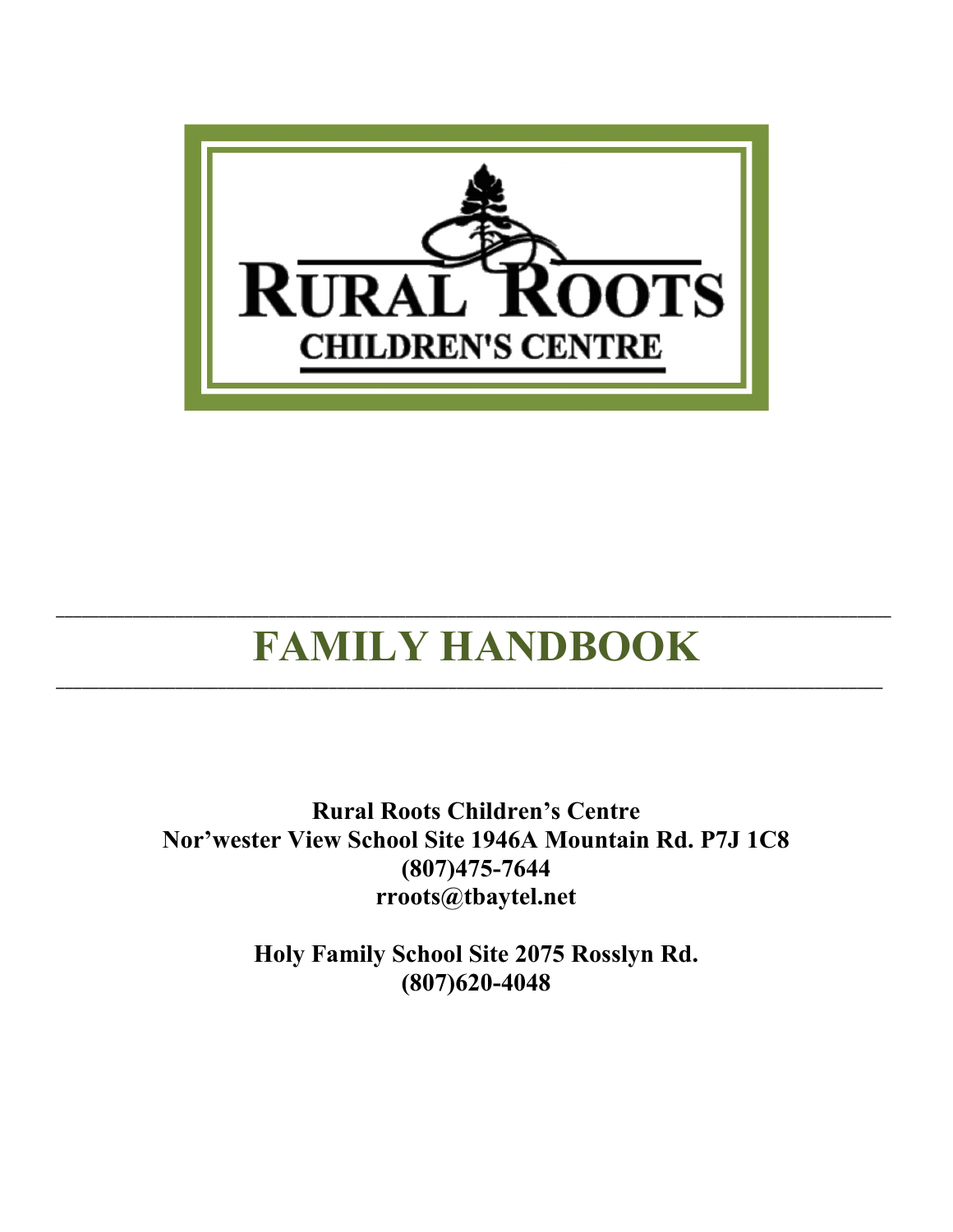#### All enrolment/office related questions and mailing to Nor'wester View Site Table of Contents

| .15 |
|-----|
|     |
|     |
|     |
|     |
|     |
|     |
|     |
|     |
|     |
|     |
|     |
|     |
|     |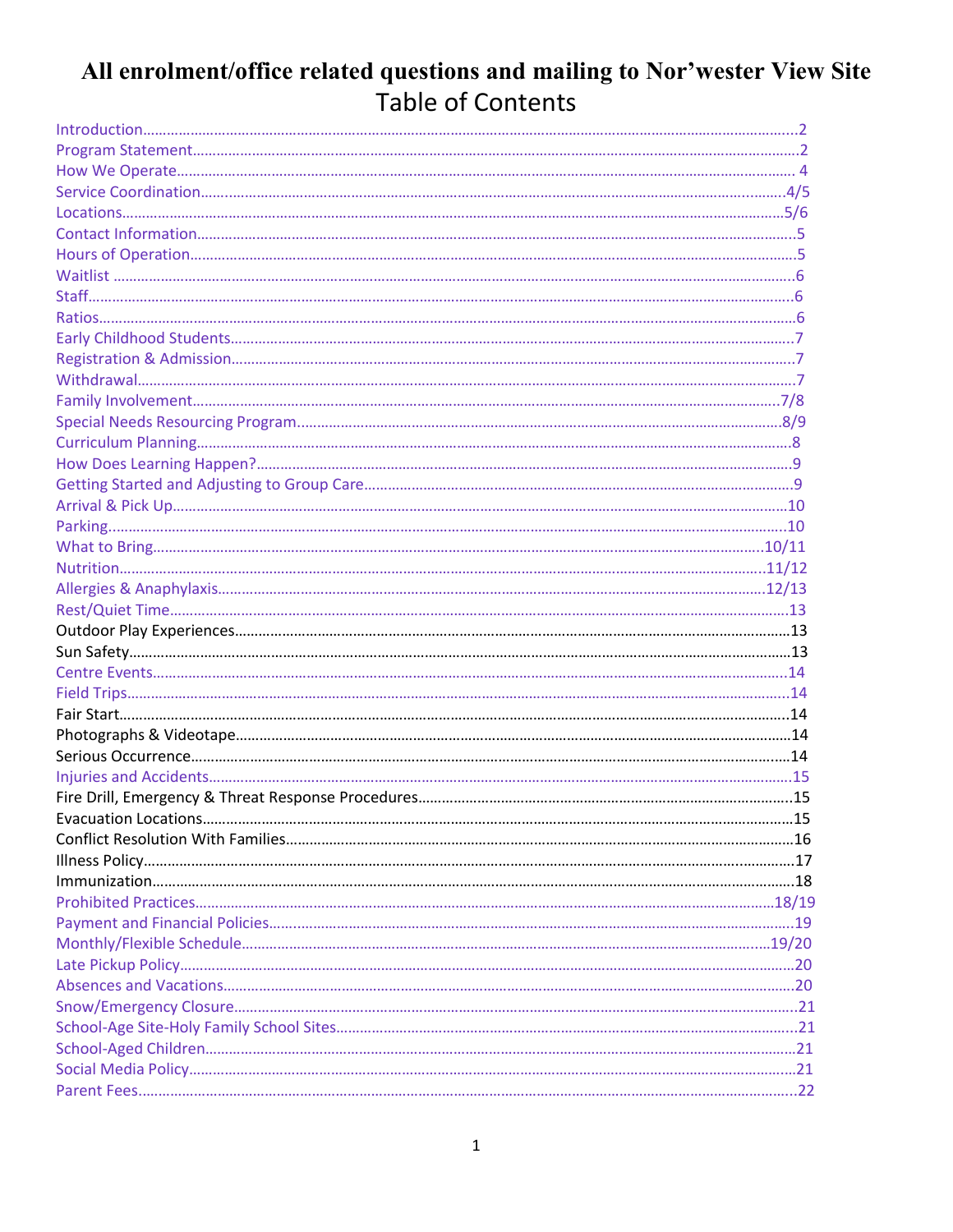# Introduction

Welcome to Rural Roots Children's Centre! This handbook was designed to assist parents/guardians in understanding the policies and procedures of the centre. Please feel free to contact the Executive Director at any time should you have any questions or concerns.

#### <span id="page-2-0"></span>Program Statement

Rural Roots Children's Centre is a non-profit licensed child care centre dedicated to supporting children and families by providing high quality childcare in a safe, caring and nurturing environment.

In order to promote the health, safety, nutrition and well-being of children staff will strive to demonstrate healthy lifestyle choices by trying new foods, modelling proper handwashing techniques, showing empathy and compassion towards others. Meals are planned in accordance with the Canada's Food Guide and reviewed annually by a dietitian at the Thunder Bay District Health Unit. Families also have the opportunity to contribute to the menu by sharing favourite recipes. To build on their self-help skills during meal times children are given the opportunity to serve themselves. The day is balanced by providing adequate outdoor time. Playgrounds checks are conducted daily to ensure space is safe for all to enjoy. Staff will make every effort to monitor children upon arrival into the program and do a visual and/or verbal "check in" as a way to determine their health and well-being.

Staff support positive and responsive interactions by welcoming families to set up a tour to view the centre. Home visits for our toddler and preschool children are offered in order to start the foundation to building a trusting relationship. To continue to build and strengthen relationships, daily communication at drop off/pick up time is encouraged to get to know children and families on a more personal level. Families are also encouraged to call and speak with staff to check up on how their child is doing; especially in the event of a difficult drop off. We welcome family photos to display in our environment to give the children a sense of belonging. Monthly staff meetings allow staff to all get together and to converse, share stories and work together in a communities of practice setting.

Children are encouraged to interact and communicate in a positive way and support their ability to selfregulate. Staff support the children by physical, verbal and/or visual cues to transition through the day. Environment is arranged in a way to allow children to choose between educator lead or self-directed, individual or group. As well as adequate space and material. Thought provoking questions are asked to encourage independent thinking and allow children to problem solve.

To foster exploration, play and inquiry staff are required to observe and document children's play. Documentation is brought into weekly team meetings at which time discussions are had in order to guide learning experiences and environment. Items and rooms are set up to give children freedom to explore at their own individual pace. Educators act as co-learners asking questions and working together to answer questions instead of providing the answers. Finding out the children's knowledge; what do you know? What do you want to know?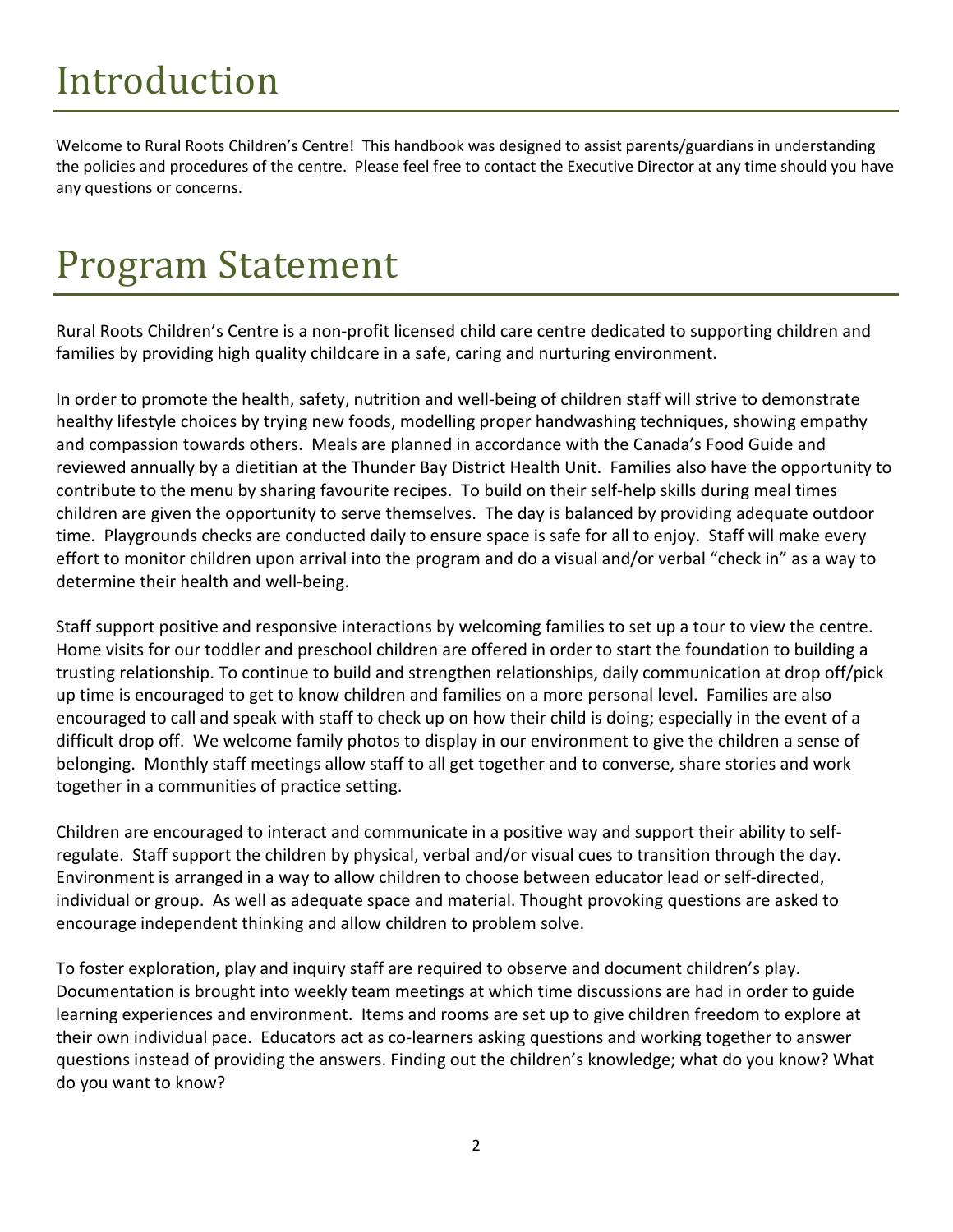Child initiated and adult supported experiences are done by Educators by following and expanding on child's play. Documentation should show what children may be interested in and planning for the day/week will be based on observations both formal and informal. Daily schedules will be flexible to accommodate both individual and group learning styles.

Educators plan for and create positive learning environments and experiences in which each child's learning and development will be supported. Children will be engaged by having play items, furniture, photos etc. at their level. How Does Learning Happen? Document is a guide that is used daily. Resources such as Think Feel Act, ELECT, Child Development a Primer and others will be used as reference tools.

The daily schedule, flow of the day, is flexible to allow for indoor and outdoor play, as well as active play, rest and quiet time to give consideration for individual needs whenever possible. Educators will follow children's verbal and non-verbal cues to meet their social, emotional and physical well-being.

On-going communication with the parents and families is integral in our work we do with children each day. We engage parents through daily conversations to make connections and include discussion in our day to day happenings. Daily documentation sheets are posted to share experiences. A questionnaire/survey is distributed annually as a way for families to participate, contribute and evaluate to offer feedback for future learning. Families are welcomed to spend time in the program with their child either one on one or sharing special skills.

Rural Roots partners each year with Confederation College for students to attend our programs for the field placements. Children Centre Thunder Bay employees the Resource Teacher that is assigned to our centre as well as provides staff and families with children's mental health information & workshops. The Health Unit offers also offers training on the health, safety and well-being of children and adults. Information about events and/or workshops, are displayed on our parent information boards, included in monthly newsletters or electronically delivered.

Staff are encouraged to attend workshops and training as a part of their continuous professional learning. As professional development opportunities arise posters are posted for anyone interested to attend. A working group for Registered Early Childhood Educators has been formed to work collaboratively on the Continuous Learning Portfolio.

Rural Roots Children's Center will ensure that all staff, students and volunteers review and sign the program statement prior to interacting with children, when modified and at minimum annually. Monthly staff meetings will incorporate reflective practice as a way to measure standards, quality and to assist with understanding the statement. Feedback will be utilized when updated program statement.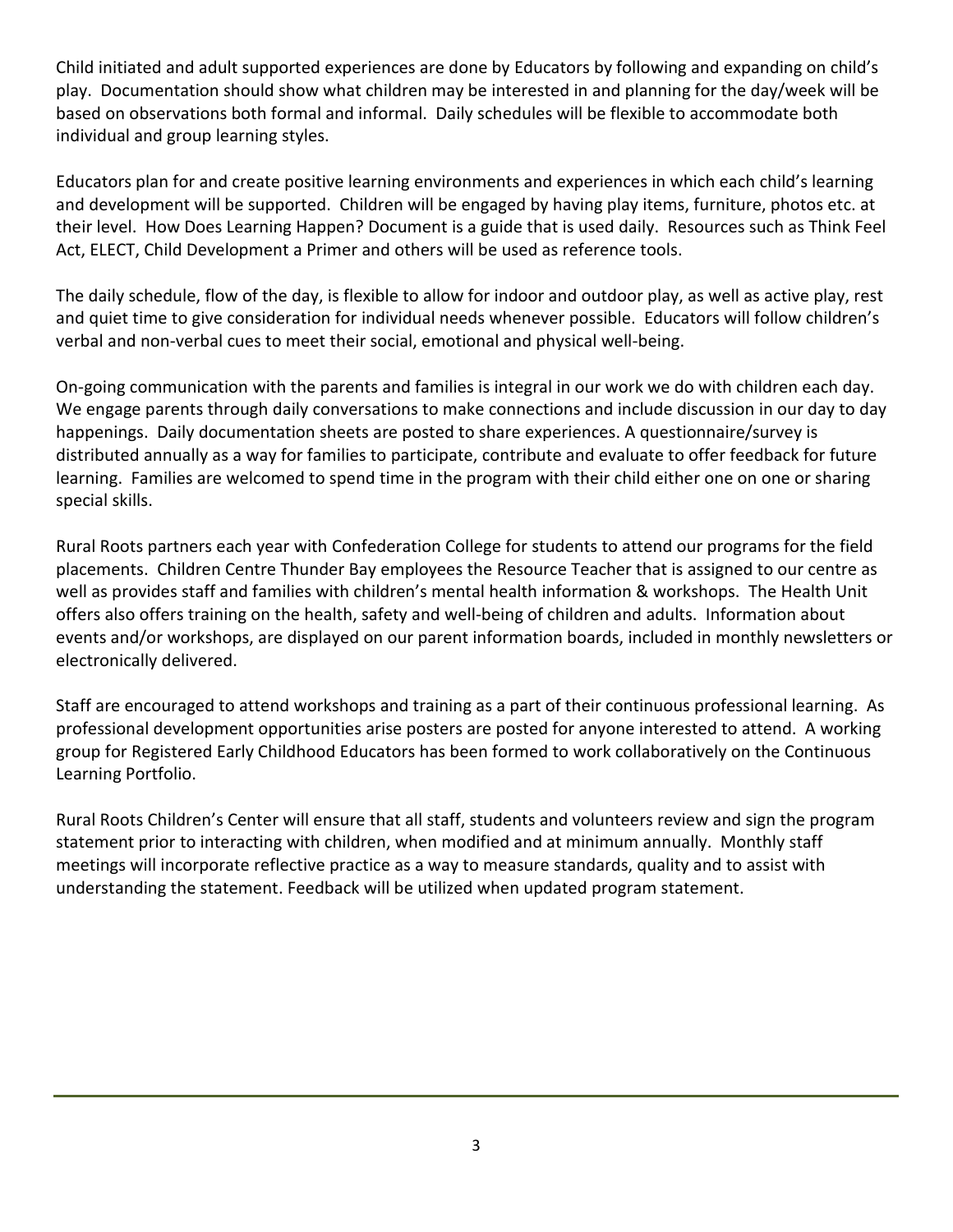<span id="page-4-0"></span>The Executive Director oversees the day to day operations of all program locations. A volunteer Board of Directors made up of parents/guardians & community members oversees the overall operations. Meetings are held monthly with the exception of July & August. An Annual General Meeting is conducted yearly at which time new Board members are elected; all families are encouraged to attend.

Rural Roots Children's Centre operates in compliance with:

- The Child Care Early Years Act
- The Ministry of Education
- All applicable building, health, fire regulations etc.

At least once per year a Program Advisor with the Ministry of Education will make an unannounced inspection of all licensed childcare programs to ensure that:

- Provincial standards are being met
- Issue and reissue licences
- Investigate compliances
- Monitor operators who have difficulty meeting licensing standards

A detailed licensing inspection can be found at: [www.iaccess.gov.on.ca/LCCWWeb/childcare/search.xhtml](http://www.iaccess.gov.on.ca/LCCWWeb/childcare/search.xhtml)

## <span id="page-4-1"></span>Service Coordination in Child Care

The District of Thunder Bay Social Services Administration Board (DSSAB) – as Service System Manager is responsible for the delivery of special needs services within the child care programs through effective and efficient use of resources.

The DSSAB provides supports and resources to families and their children through agreements with a number of agencies to provide enhanced services and supports to the Child Care Centres. The scope of the agreements includes service coordination, program observations, consultation regarding child development and children's mental health, parenting supports, intervention services, case management, and other global services.

The agencies include (but not limited to)

- Thunder Bay District Health Unit
- Children's Centre Thunder Bay
- Dilico Anishinabek Family Centre
- Children's Aid Society
- George Jeffrey's Children's Centre
- **•** Preschool Communication Services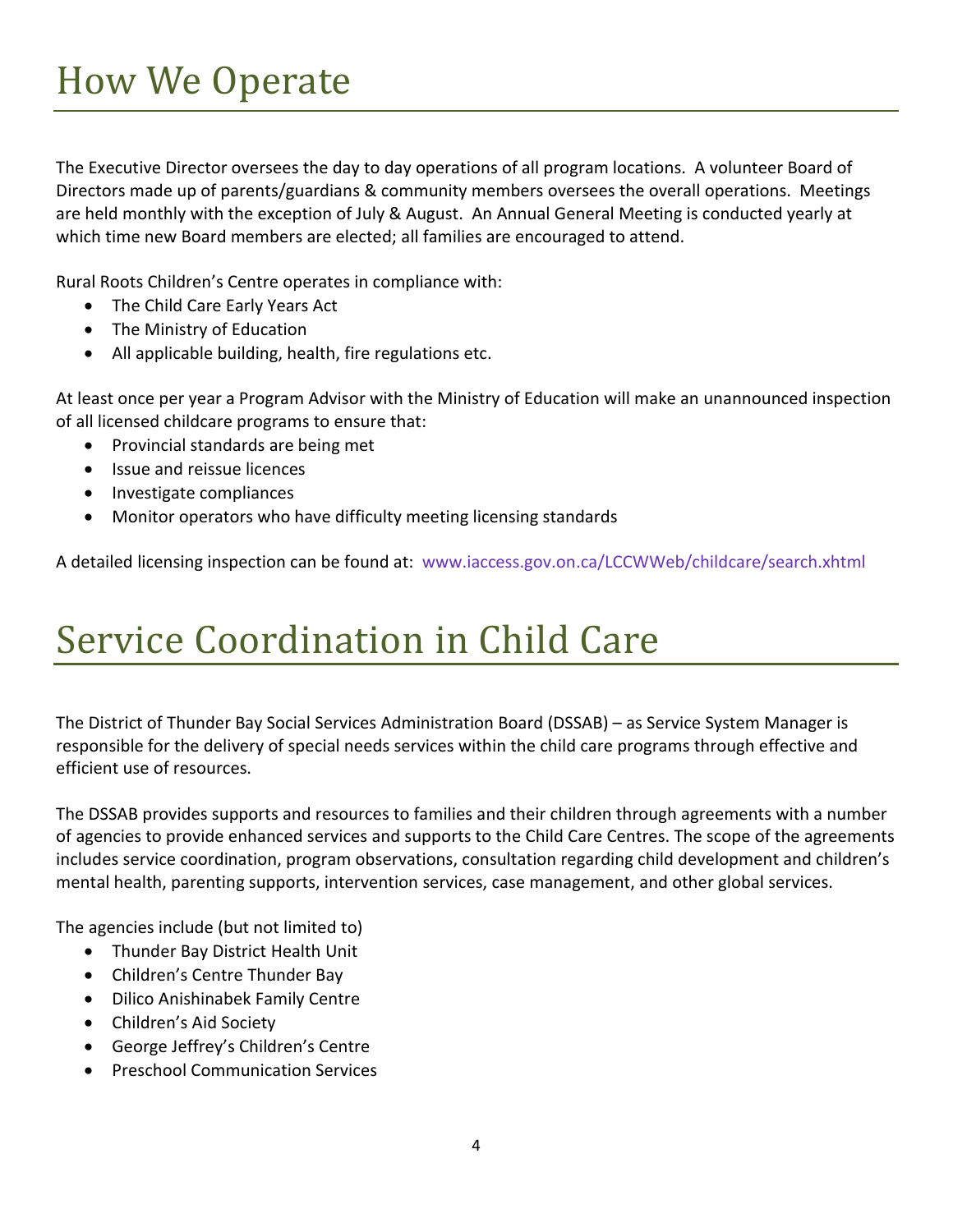Upon registration parents/guardians will be asked to sign the general application form indicting that they understand the child care centre work collaboratively with agencies and service as listed above. However, any specific individualized services for a child will only be allowed with the parents/guardians signed authorization consenting to Resource Teacher services through the Special Needs Resources Program through Children's Centre Thunder Bay

## <span id="page-5-0"></span>Locations, Contact Information & Hours of Operation

#### Nor'wester View School Site

Full Day childcare, Before/After School childcare 18 months – 13yrs Hours of Operation: 7am – 6pm 1946A Mountain Rd. P7J 1C8 (807)475-7644

#### Holy Family School

Before & After School Care (relocates to Nor'wester View Location for March Break and summer) Hours of Operation: 7:30 am - 9 am & 3 pm  $-6$  pm 2075 Rosslyn Rd. P7K 1H7 (807)620-4048

All locations will be closed:

- $\geq 2$  3 days the last week of August for fall program preparations, professional development and training
- $\triangleright$  1 day during the school year to allow staff to attend professional development with other licensed childcare programs in the District of Thunder Bay; sufficient notice will provided
- $\triangleright$  2 weeks at Christmas (based on school board calendar)
- $\triangleright$  the following holidays:
	- Family Day
	- Good Friday
	- Easter Monday
	- Victoria Day
	- Canada Day
	- **•** Civic Holiday
	- Labour Day
	- Thanksgiving Day

We are open for the March Break & Summer however a survey will be sent out to all families to indicate the care required during those times.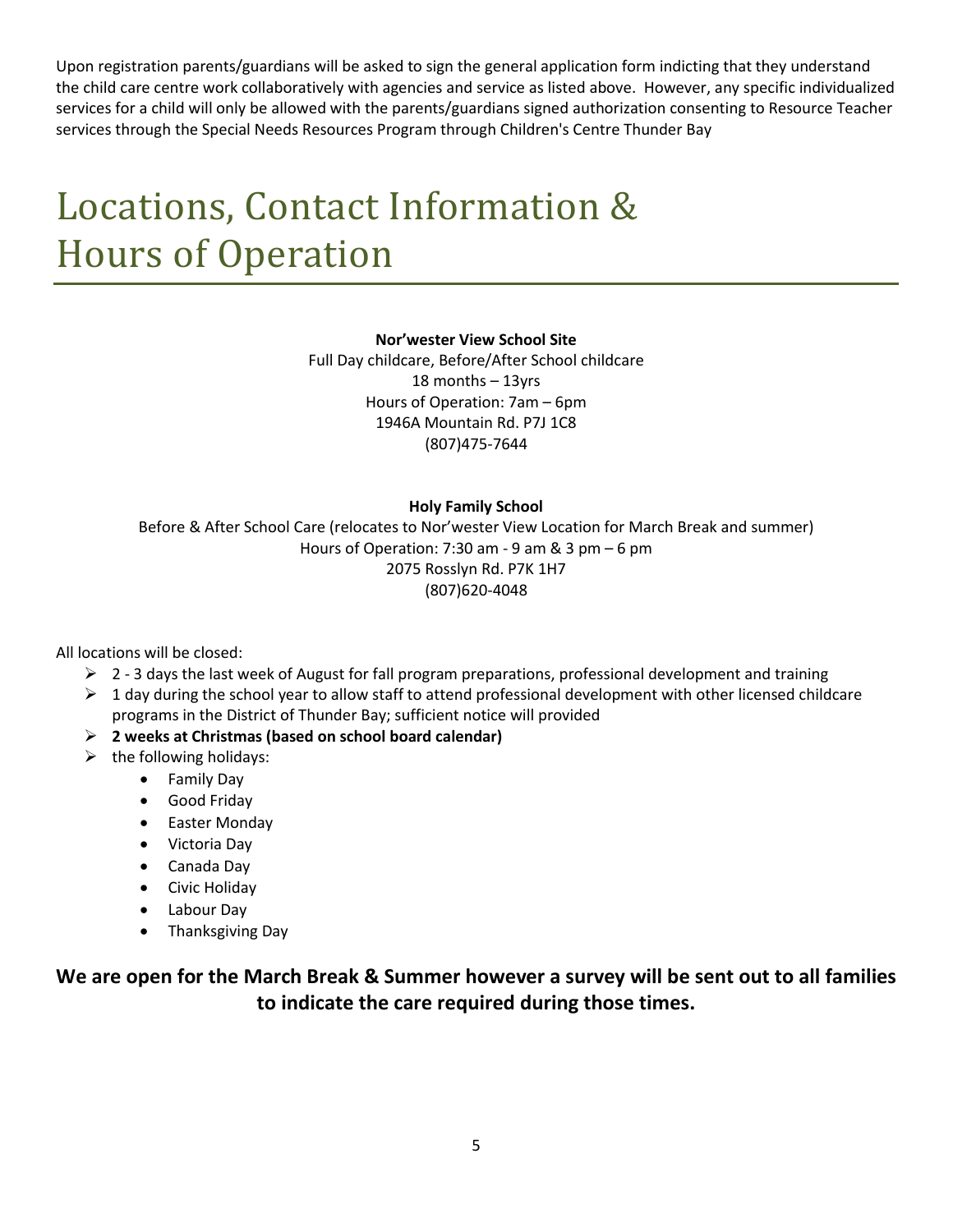# <span id="page-6-0"></span>Waitlist Policy

Rural Roots Children's Centre enrolls children from The District of Thunder Bay Child Care Registry community waitlist. It is mandatory that all interested individuals register; there is no fee.

Childcare spaces will be offered when they become available based on the following criteria:

- 1. Family that desires to enroll the sibling of a child currently attending.
- 2. Full-time care requests.
- 3. Part-time care with set days. Every effort will be made to match families that have complementary schedules. For example, family with Monday, Tuesday, Friday schedule matched with Wednesday & Thursday schedule to try to ensure maximum use of available spaces.
- 4. Individuals will be removed off the waitlist if they refuse a space or they have been contacted and the individual does not return messages after the allotted amount of time instructed.
- 5. Rural Roots is an inclusive Centre and discrimination during enrolment for any reason is not tolerated.
- 6. Children with special needs are accommodated providing the program will not exceed their manageable mix.
- 7. Children are enrolled whether or not they are subsidized and we make every effort to keep this information confidential.
- 8. The waitlist can be long and we cannot estimate when a childcare space may be available.

## <span id="page-6-1"></span>Staff

Our team of Registered Early Childhood Educators, Educators in Training and Educator's Assistants are committed to providing an optimal early learning and care environment for all children. Staff attend monthly staff meetings, participate in ongoing Professional Development, submit Criminal Reference Check Vulnerable Sector and are trained in Standard First Aid CPR Adult, Infant, and Child.

Our Food Preparer prepares nutritious snacks and lunches. The Food Preparer plans the menus in accordance with the Canada's Food Guide, Quality Assurance Tools and also has a Safe Food Handling Certificate. All kitchens are inspected regularly by The Thunder Bay District Health Unit.

#### <span id="page-6-2"></span>Ratios

Staff to child ratios are as follows:

Toddler - 1:5 Preschool - 1:8 Kindergarten - 1:13 School-Age - 1:15

These ratios are the minimum standards set by the Child Care Early Years Act. Rural Roots recognizes that at times children/program needs requires extra staffing to maintain high quality programs. These times of need are identified by the Executive Director in partnership with program staff.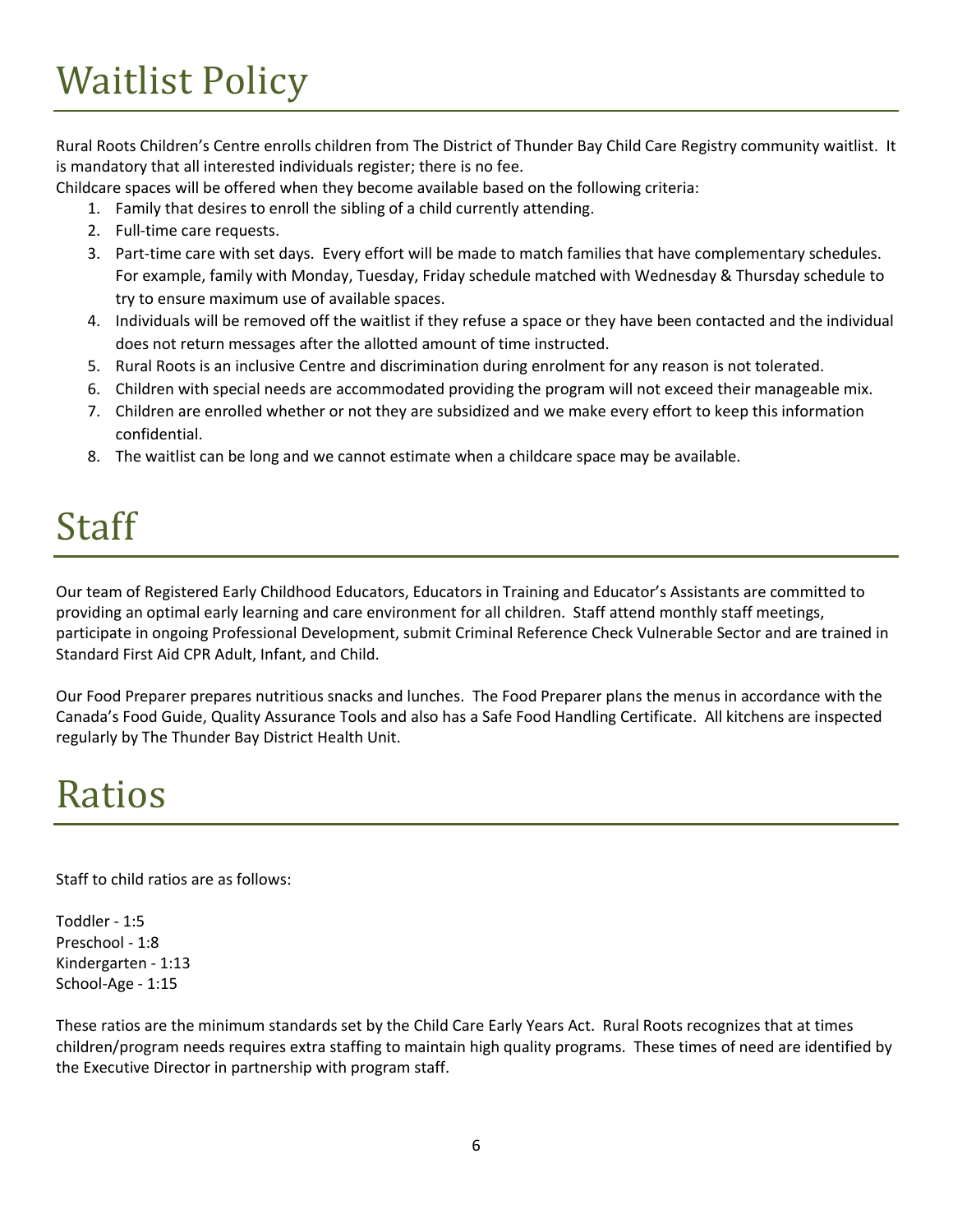# <span id="page-7-0"></span>Early Childhood Education Students

Rural Roots provides field placement opportunities for college students who are studying for their Early Childhood Education diploma and their Resource Teacher certificates. These students contribute significantly to our program and to the education of your children. These students are supervised by Rural Roots staff, are not counted into the ratios and are not left unsupervised with children. Students will gain practical experience and bring new ideas to the centre. All students will provide a current Criminal Reference Check Vulnerable Sector (completed within the current school year).

# <span id="page-7-1"></span>Registration/Admission

Priority will be given to:

- 1. Full time
- 2. Part time

A Centre tour will be arranged for families if they are interested in Rural Roots for childcare needs. Once a space becomes available the Executive Director/Designate will contact the family & schedule a formal tour/orientation. This allows families to ask any questions they may have and at this time a start date will be established. Families are encouraged to discuss with the staff opportunities for visits to the program prior to the child's first day if possible. Home visits are strongly recommended for all new children to our Toddler and Preschool programs. This will assist in beginning to build trusting relationships. For children with severe allergies, medical issues or special needs action plans, meetings and/or appropriate documentation will be developed prior to the child's first day. We require a \$50 deposit per child. Deposits will be held until the child (ren) first day. Deposit will be applied to your first invoice.

## <span id="page-7-2"></span>Withdrawal

Written notice of permanent withdrawal must be given to the Executive Director two (2) weeks prior to an anticipated withdrawal. If notice is not received, the family will be charged for program fees for 2 weeks after the withdrawal of their child.

## <span id="page-7-3"></span>Family Involvement and Volunteer **Opportunities**

Family involvement is strongly encouraged and parents/guardians are welcome to spend time in the program during the day. Throughout the year families will be invited to attend field trips with the children as well as various social events. Family members are welcomed to come in and share special talents and/or interests with the children for example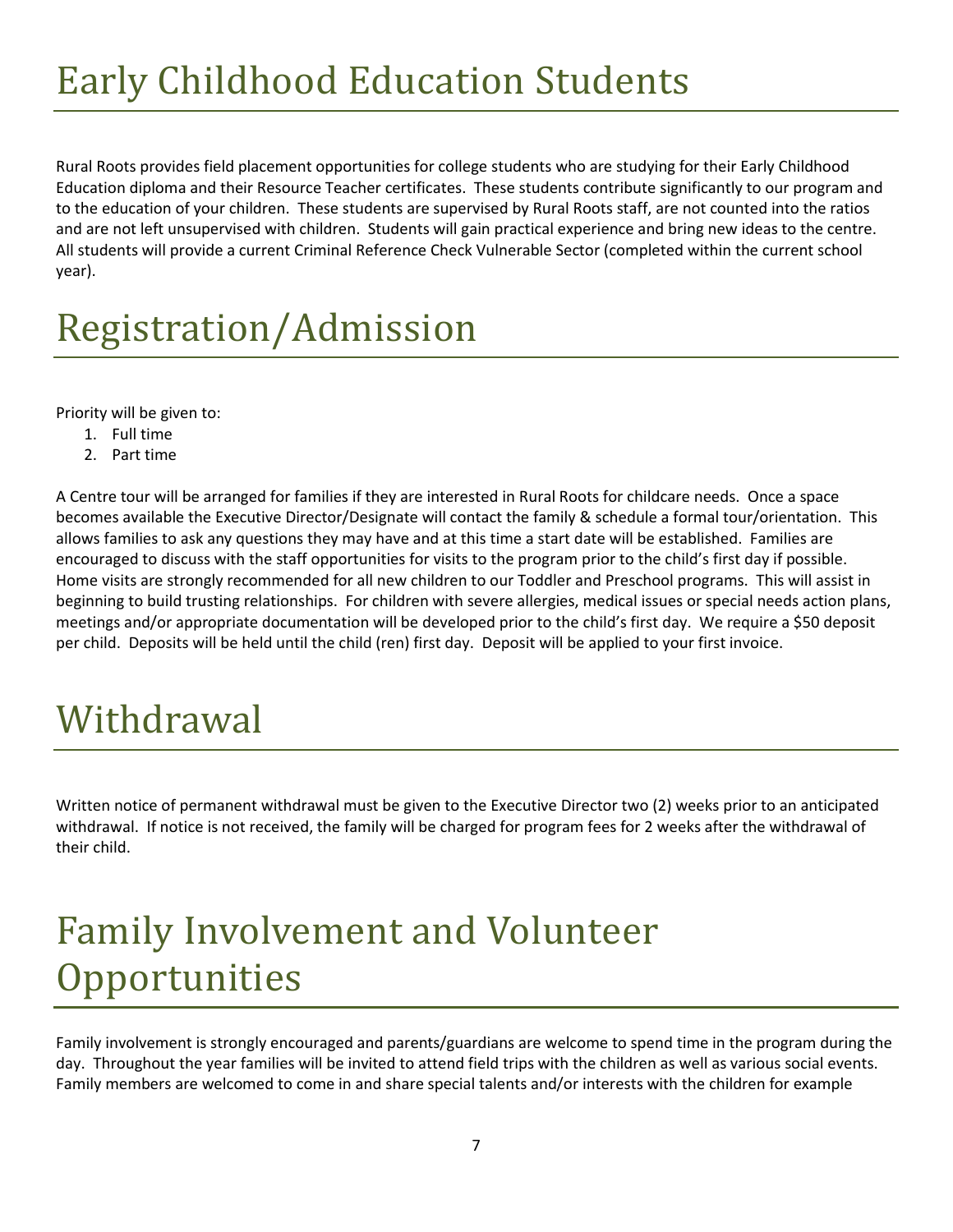baking, carpentry, music etc. Volunteers are supervised by Rural Roots staff, are not counted into the ratios and are not left unsupervised with children. Volunteers may be required to submit Criminal Reference Check Vulnerable Sector. Rural Roots is continuously looking for individuals to sit on our Board of Directors, if you are interested please contact the Executive Director.

## <span id="page-8-0"></span>Special Needs Resourcing Program

Rural Roots Child Centre has access to a Resource Consultant from Children's Centre Thunder Bay (CCTB). The Resource Teacher (RT) facilitates the inclusion of children with special needs, and provides care and educational programming for children under the direction of the Executive Director/Supervisor ensuring optimal experiences and successful inclusion practices.

Below is the process that we would follow should further support and/or resources be required.

- 1. REFERRAL TO SPECIAL NEEDS RESOURCES PROGRAM The Executive Director will meet with the family to discuss the involvement of a RC. With parental consent, the Executive Director and family will complete referral to Special Needs Resources Program.
- 2. COMMENCE SUPPORT/SERVICE WITH PROGRAM AND FAMILY The Resource Consultant will meet with the family to complete CCTB Consent for Service and make any necessary referrals to other services/agencies if required. The RC will obtain written authorization to obtain/release information from the family to contact any other services/agencies, if child is already involved with other services.
- 3. SERVICE COORDINATION The RC works in collaboration and partnership with the child, family, child care program and other service providers involved with child.
- 4. **OBSERVATIONS AND SCREENING** RC observes the child in the program and completes screenings to determine the child's strengths and needs.
- 5. DEVELOP AN INDIVDUALIZED EDUCATIONAL PLAN (IEP) The family, child care program and RC meet to develop goals based on the child's strengths and needs.
- 6. EMBEDDING IEP GOALS IN PROGRAM The Early Childhood Educators, with the support of the RC, embed the child's IEP goals into the daily curriculum.
- 7. MONITOR~EVALUATE~REASSESS Goals, progress and areas of need are monitored, evaluated and reassessed every 6 months or sooner depending on the child's needs in partnership with family, child care program and RC.
- 8. **UPDATE IEP AS NEEDED** Changes are made to IEP by the RC as goals are met or the child's needs change.
- 9. DISCONTINUATION OF SERVICE- Once goals are met or RC services are no longer required, services would be discontinued.
- 10. TRANSITION TO SCHOOL- RC supports the child and family as the child transitions into the educational system.

### <span id="page-8-1"></span>Curriculum Planning

#### Emergent Curriculum

Emergent curriculum is based on the child's interest and relies on the Educator's knowledge of developmentally appropriate practice. This type of programming requires observation, documentation, creative brainstorming and flexibility. Once the educators see an interest "emerging", children and educators brainstorm ways to study the topic in depth. Curriculum will be posted and documented in program rooms. Documentation that is posted for viewing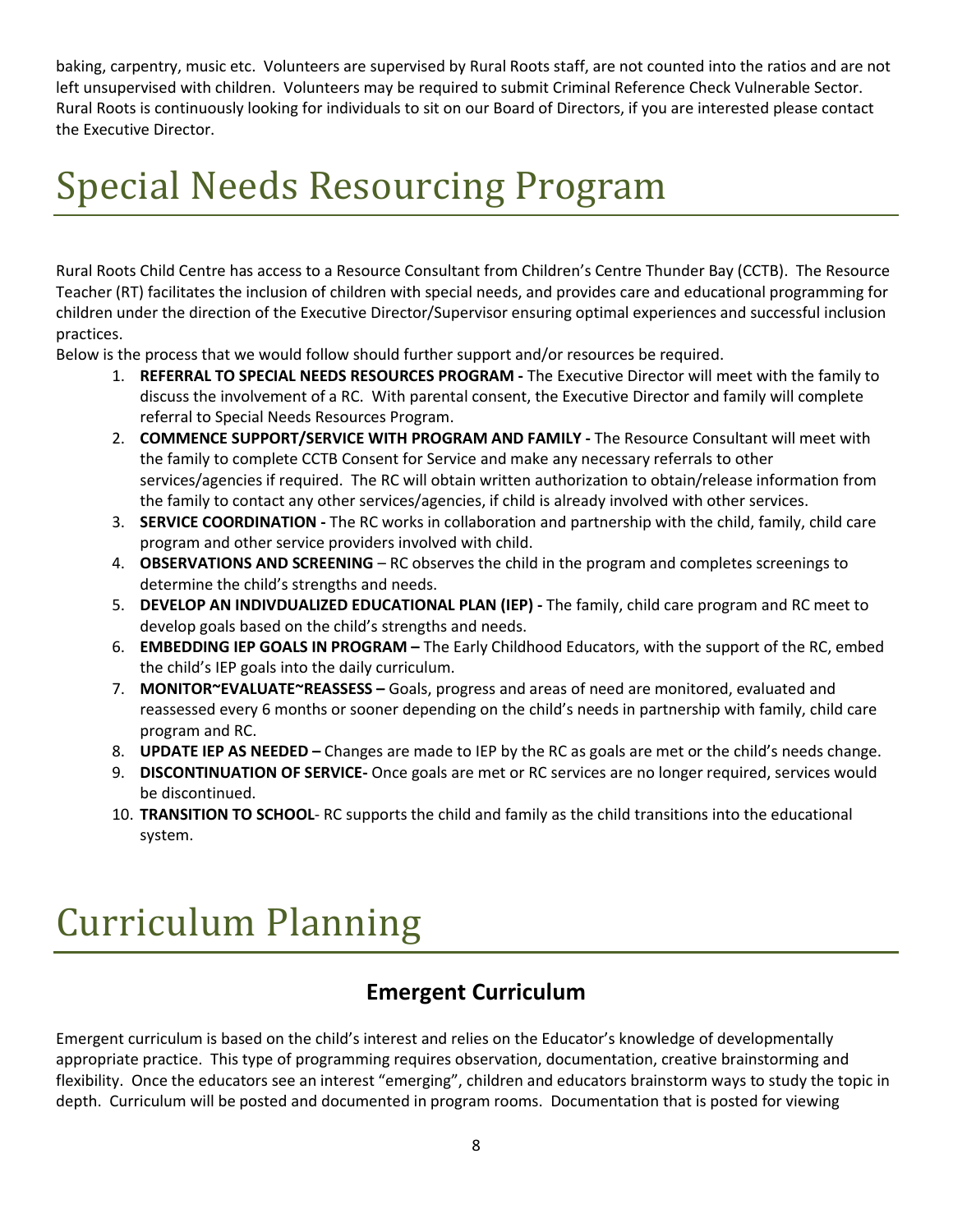includes: photographs, written observations, skills learned and curriculum objectives. Webbing and documentation set out these activities for groups and individual needs, promoting:

- 1. Gross and fine motor skills
- 2. Language skills
- 3. Cognitive development
- 4. Social development
- 5. Emotional development
- 6. Active and quiet play

Each month the centre will provide a newsletter highlighting special events, resources, individual program synopsis etc. Families can receive their newsletters via email upon request.

# <span id="page-9-0"></span>How Does Learning Happen?

How Does Learning Happen? Ontario's Pedagogy for the Early Years is a professional learning resource for those working in child care and child and family programs. It supports pedagogy and program development in early years settings that is shaped by views about children, the role of educators and families, and the relationships among them. It builds on foundational knowledge about children and is grounded in new research and leading-edge practice from around the world.

How Does Learning Happen? Inspires critical reflection and discussion among those who work with children and their families in early years settings. It includes goals for children, expectations for programs and questions for reflection that provide a starting point for thinking about the types of environments, experiences, and interactions that bring out the best in children, families and educators. It will help to strengthen the quality of early years programs and services across Ontario as we explore together, how learning happens.

[www.edu.gov.on.ca/childcare/HowLearningHappens.pdf](http://www.edu.gov.on.ca/childcare/HowLearningHappens.pdf)

# <span id="page-9-1"></span>Getting Started and Adjusting to Group Care

Separation anxiety for both the child and family member is common. Rural Roots is dedicated to supporting families through this process. It is very important to us that your child's experience is positive. The following information will help make the transition to the Centre more successful.

For children registered in our Toddler and Preschool programs home visits are strongly encouraged. This visit begins the building of trusting relationships between the family and staff. Integration into care is recommended. We encourage the parent/guardian to spend some time in the program prior to the first day. Staff will discuss suitable times for the program/staff, parent/guardian and child. Children are encouraged to bring in a family photo to post on our family board for children to refer to throughout the day. They may also want to bring a favourite toy or stuffed animal as comfort items. We encourage parents/guardians to reassure their child and act secure and confident even if you feel apprehensive. This will help reassure your child when you leave them at the centre. We ask you to say goodbye, even if you expect sadness and/or tears. Staff will assist in settling your child. Common practices at Rural Roots are to wave goodbye at the window, sit on the couch to read a book etc. Every child is different, in collaboration with the staff a routine will be established that may work best for your child. In the event we are unable to comfort your child after you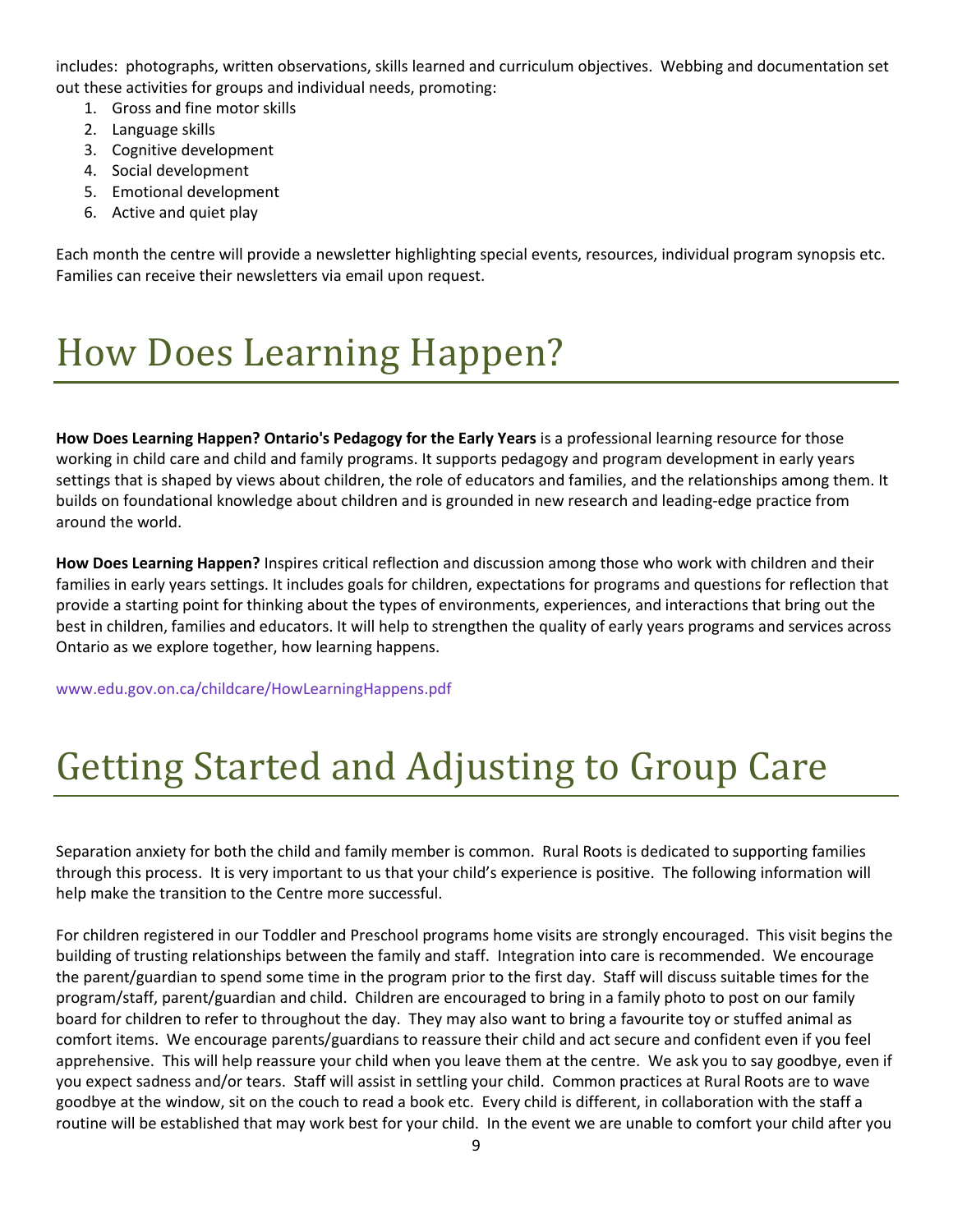leave we will contact you to discuss further strategies. This may include preparing for shorter visits. Resources to help with separation anxiety are available. Please ask your child's Educator or Executive Director for more information.

# <span id="page-10-0"></span>Arrival & Pick Up

Children depend on regular routines for their own sense of security; therefore it is recommended that families establish set drop off & pick up times. Please informed staff if your child will be picked up earlier or later than usual. When you arrive, assist your child to remove outdoor clothing and footwear and put on indoor shoes. Also, notify staff that they have arrived and take the opportunity to share events and/or relevant information of your child's day.

When you pick up your child ensure that a staff member is aware that they are leaving so attendance is marked accordingly. Children will only be released to the individuals indicated on the registration package unless otherwise notified.

#### Driving Under the Influence

If a parent or designated person picking up is suspected to be under the influence of alcohol, drugs or if the person is in obvious ill health, staff will call a taxi and or your emergency contact listed on file to pick up the child. If the person leaves with the child, staff will call the police to report the incident. Our first responsibility is to advocate for the child and put their safety first.

## <span id="page-10-1"></span>Parking – Nor'wester View Location

Persons dropping off/picking up may park their vehicle in the roundabout or in our designated lot. For the health & safety of all adults and children our pick-up & drop off area and lot are designated no idling zones. Please turn off your ignitions.

# <span id="page-10-2"></span>What to Bring

Children may bring belongings from home. Toys that encourage aggressive/violent play (e.g. war toys, guns etc.) as well as electronic devices are not permitted in the programs. We will attempt to keep children's items and possessions safe; however Rural Roots is not responsible for lost or damaged items. The following is a list of items to bring:

| <b>Toddler &amp; Preschool Program</b> | Kindergarten & School-Age Programs |
|----------------------------------------|------------------------------------|
| Inside shoes                           | Inside shoes                       |
| 1-2 extra set of clothes               | $\exists$ Extra set of clothes     |
| Diapers/wipes                          |                                    |
| Creams/lotions                         |                                    |
| Blanket/cuddly toy                     |                                    |
| Bottle/soother                         |                                    |

Please ensure all children's clothing and belongings are labelled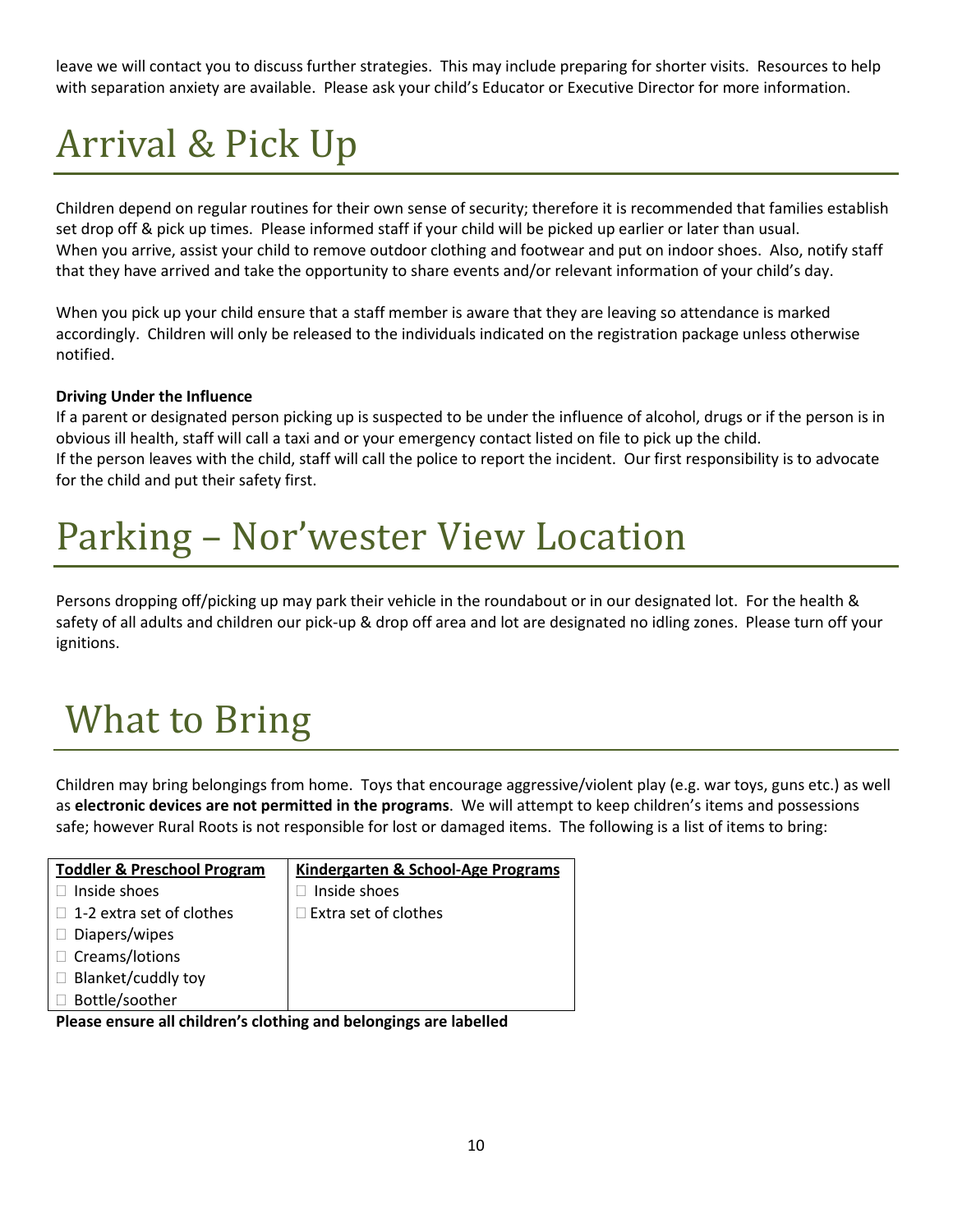#### APPROPRIATE SEASONAL OUTDOOR WEAR

| <b>WINTER</b>           | <b>SPRING/FALL</b>  | <b>SUMMER</b>               |
|-------------------------|---------------------|-----------------------------|
| Winter jacket/snow      | Lined jacket        | $\Box$ Sun hat              |
| pants/snowsuit          | Hat                 | $\Box$ Outdoor shoes with   |
| Winter boots            | Splash pants        | secure straps (flip flops & |
| $\Box$ 2 pairs of mitts | <b>Rubber boots</b> | Crocs for children under    |
| Hat                     |                     | the age of 5 is not         |
|                         |                     | recommended)                |

Please ensure all children's clothing and belongings are labelled

\*\*\*Refrain from sending children with mittens on strings or scarves as they pose a safety hazard on the playground. \*\*\*

Learning through play can be a messy business. Dress your child in comfortable, seasonally appropriate clothing. Despite our best efforts it is not always possible to keep clothing clean while children explore and learn through activities and meal times.

#### <span id="page-11-0"></span>Nutrition

We believe the foods served in our program must meet children's nutritional needs to support normal growth and development. We also have a responsibility to provide an environment that promotes positive attitudes toward food and healthy eating habits.

Meals should be served at regular meal times and provide nutrients necessary for growth and development. Educators can create contexts to support children's health and well-being by providing healthy meals and snacks and establishing positive eating environments that are responsive to children's cues of hunger and fullness.

Proper hydration is important for children, particularly during hot summer months, and water suitable for drinking will be available at all times, including between snacks and mealtimes.

All nutrition requirements are subject to section 44 O. Reg. 137/15 which provides that parents may identify special dietary and feeding arrangement for their children. These special arrangements must be provided in writing to the licensee and the licensee must ensure that they are carried out.

#### Dietary Needs Policy

To ensure clear responsibility and procedures are being adhered to by parents for the health and safety of all children in the environment.

In the event that a child has a special dietary needs, outside food and drink products may be brought into the Centre for the following reasons:

1. Allergy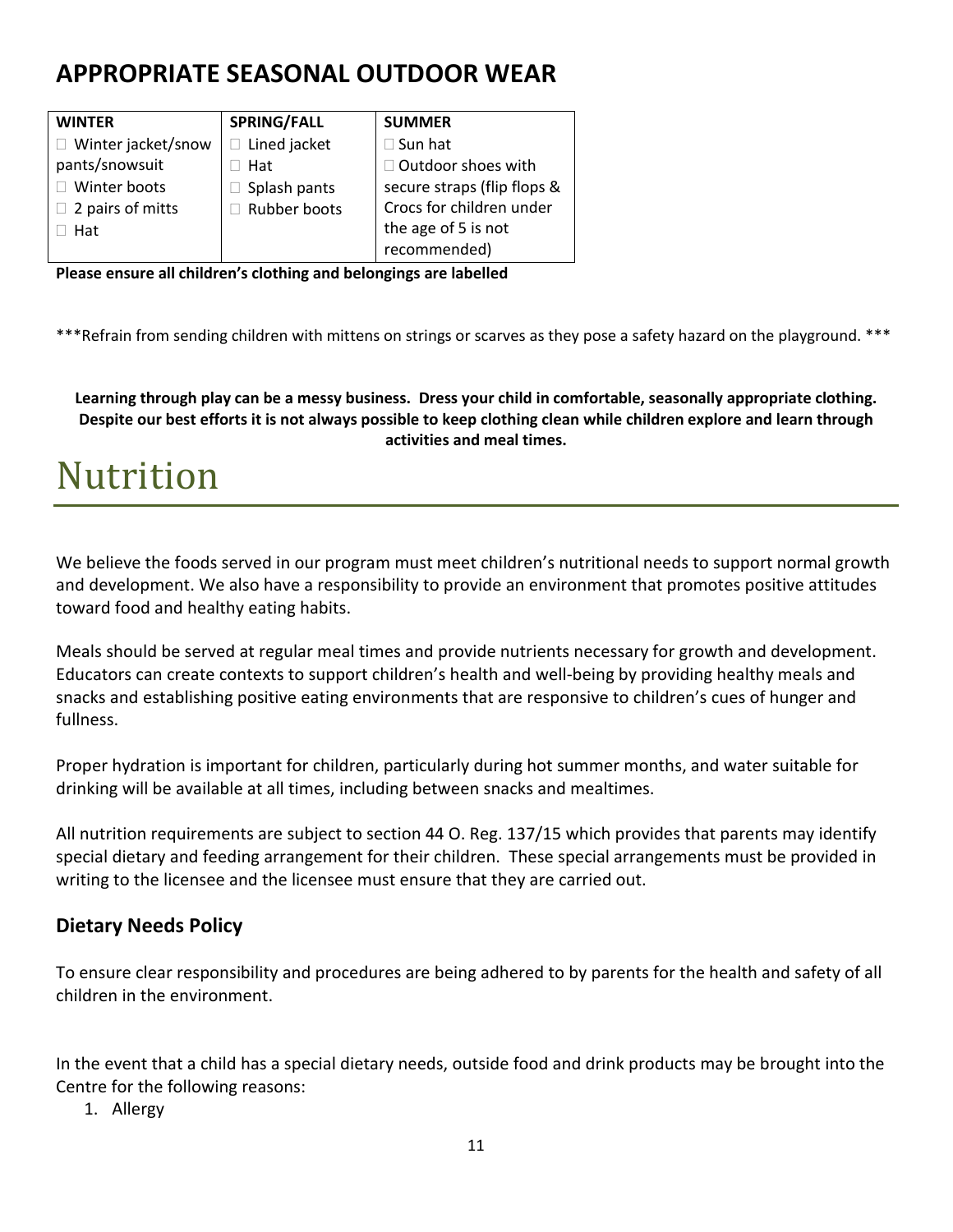- 2. Sensitivity
- 3. Ethnic/Religion
- 4. Exceptions as approved by Food Preparer and Executive Director

Rural Roots will make every effort for the Food Preparer to meet with the parent of the child to work together to ensure a child is adequately nourished.

The following items may need to be purchased by the family:

- 1. Dairy products e.g. milk, cheese, yogurt etc.
- 2. Gluten free products e.g. pasta, crackers etc.

A child that has food products brought into the centre will have a designated space in the cupboard, fridge and/or freezer.

Products brought into the centre must be peanut, nut, and flax free. And must be in the original packaging.

Homemade products such as muffins, cookies etc., must be delivered in a labelled resealable bag or container identifying the contents.

Any item brought in must be clearly labelled with the child's name and be directly delivered to the Food Preparer or other staff.

If the product is thought to be unsafe for any reason, it will be returned home.

# <span id="page-12-0"></span>Allergies & Anaphylaxis

#### RURAL ROOTS IS A PEANUT, NUT, AND FLAX SAFE ENVIRONMENT.

A list of children's allergies is posted in food preparation, eating and activity areas.

If a child is on a special diet, a meeting between the family and food preparer is necessary prior to the child's first day to ensure that all dietary needs are met.

Anaphylaxis is a serious allergic reaction and can be life threatening. The allergy may be related to food, insect stings, medicine, latex, exercise etc. This policy is in place to help ensure that children/staff in our Centre are safe at all times. While it is impossible to create a risk-free environment, we take the important steps to minimize potentially fatal reactions.

- The family will inform the Executive Director/Designate that their child is anaphylactic prior to the child starting.
- The Executive Director/Designate will meet with the family and go through necessary forms, training etc.
- A photo and anaphylactic allergy information will be posted on the allergy list.
- Detailed information and description of child's allergy will be kept on file in the office and in the program attendance binder.
- The family will provide Rural Roots Children's Centre with 2 Epi-Pens prior to enrolment. Depending on the age of the child 1 Epi-Pen will be worn on the child. Other Epi-Pens will be in a labelled fanny pack and attached to the program attendance binder.
- All staff are required to have Epi-Pen training upon employment and annually thereafter.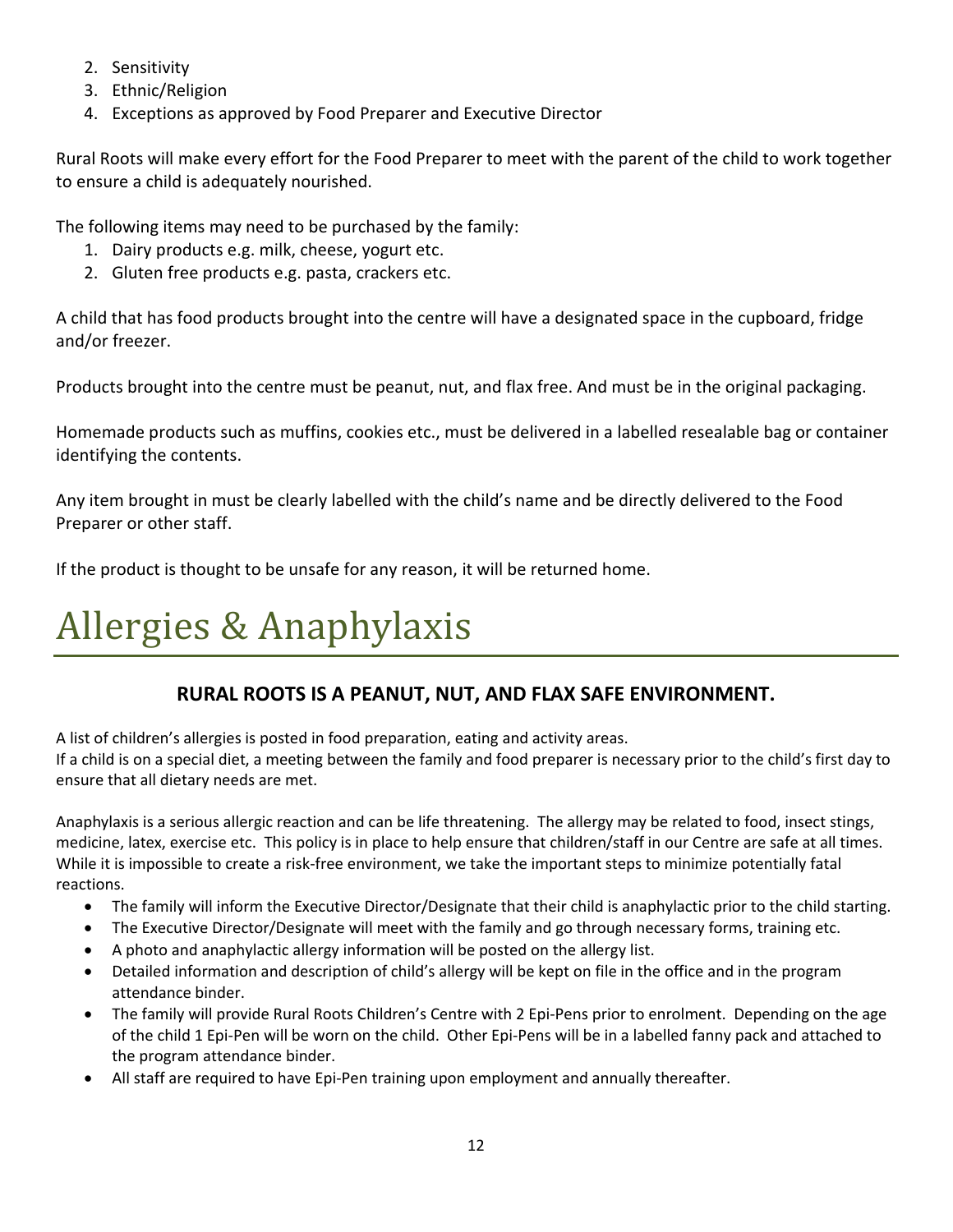On special occasions when food is brought from home please connect with the Food Preparer to ensure products are safe and guidelines are adhered to.

# <span id="page-13-0"></span>Rest/Quiet Time

As per the Child Care Early Years Act all children are required to engage in "quiet/rest time". Children in our Toddler and Preschool programs are provided with a cot for rest time. All sheets are laundered daily, blankets are laundered weekly. Children are not required to sleep however they have an opportunity to rest and regenerate their bodies and have individual quiet time. Staff will help children feel comfortable and relaxed at rest time. The environment is softly lit, quiet and calming music is played in the background. If your child has a bottle, soother, blanket or stuffed toy that would provide some comfort during rest time we encourage you to bring the item from home. Children 44 months and up in care for a full day are not required to rest however a quiet time is provided by dimming the light and quiet activities are provided. Family requests can also be made in writing regarding sleep arrangements.

## Outdoor Play Experiences

As outlined in the Child Care Early Years Act, children in attendance for 6 hours or more are required to have at least 2 hours of outdoor time (weather permitting). Outdoor planning web is posted in each program. Activities are planned to enhance the child's creative, motor and social skills. Staff will inspect the playground and equipment daily for potential hazards. Playgrounds are also inspected annually by a Certified Playground Inspector.

### Sun Safety

From May to September close attention is paid to daily ultra violet radiation (U.V.) ratings. When possible, outdoor times will be scheduled before 11:00 a.m. and after 3:00 p.m. Children should wear hats and are encouraged to wear U.V. protective sunglasses during outdoor times. Should your child not have a hat, a clean hat will be loaned for the day then laundered. Sunscreen is provided to families at a cost or families may bring their own labelled sunscreen from home.

#### <span id="page-13-1"></span>Centre Events

A variety of special events are planned throughout the year. All families are welcomed to attend. The goal of these special events is to provide families the opportunities to network with staff and other families from the centre.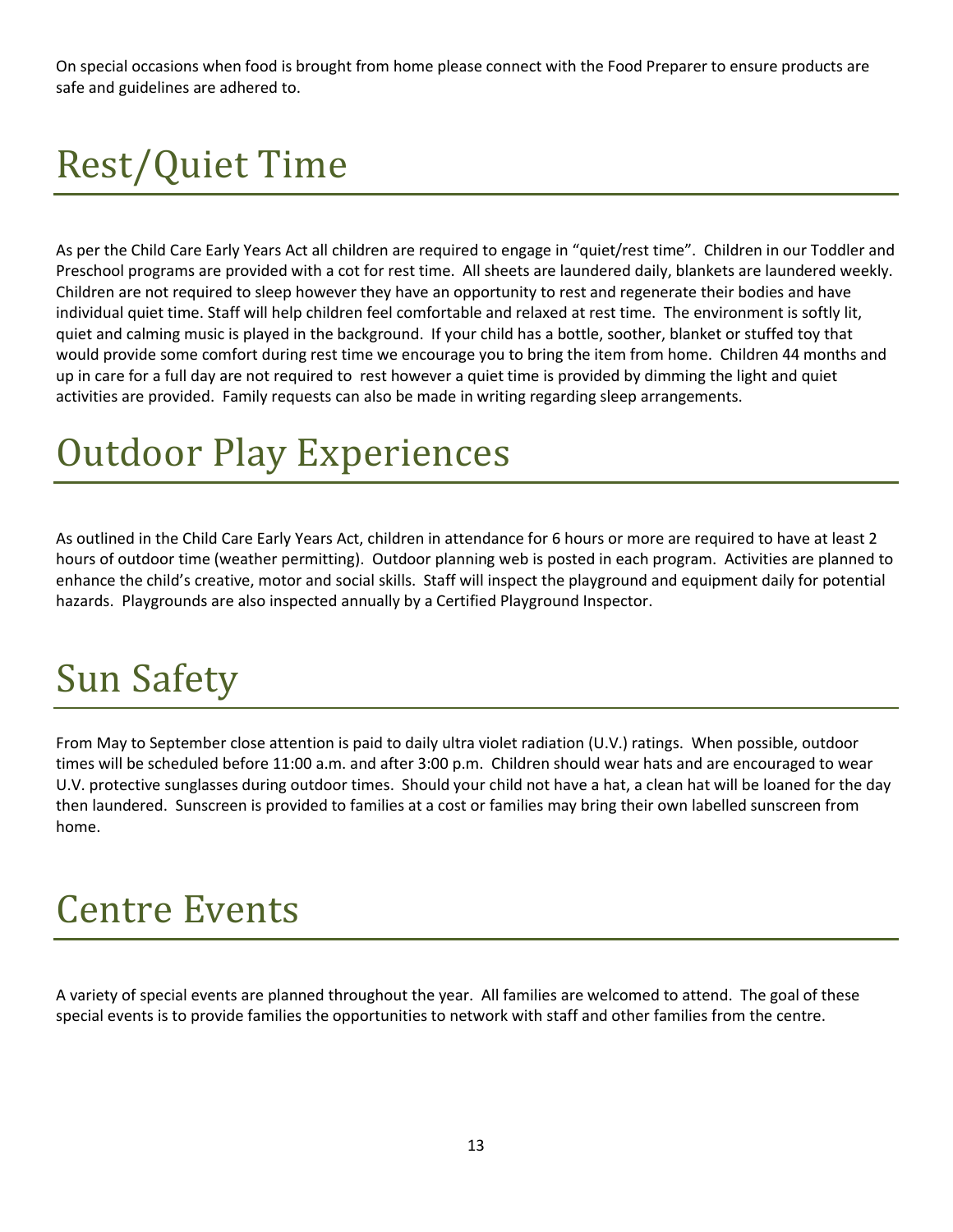# <span id="page-14-0"></span>Field Trips

Local field trips are fun for the children and enhance their learning experience. Throughout the year field trips will be planned for the children; parents/guardians are welcomed to volunteer. Families will be asked to sign a consent form to allow their child to attend. All off site activities are adequately supervised. Throughout the year staff will often take children on walks around our community to explore our beautiful natural environment. Consent for these walks is requested on the registration package.

# Fair Start

Rural Roots supports the Fair Start process. Fair Start is a program that screens children between 18 months and four years of age in the areas of speech and language skills, motor abilities and social development. Screening will help you decide whether there are any areas of your child's development that may need extra attention. A letter will be sent home requesting permission for the screening to take place.

# Photographs & Videotape

Regular photographs and videotaping of the children happen on a daily basis at all locations. Pictures of the children are posted in the programs and are displayed at special events.

At times photos and videos may be used for public viewing in local papers, television or community events. Consent to use these photos or videos is requested on the registration package.

# Serious Occurrence

The following is a definition of serious occurrences as stated in the Child Care Early Years Act (CCEYA):

- 1. The death of a child who receives child care at the child care centre.
- 2. Abuse, neglect or an allegation of abuse or neglect of a child while receiving child care at the child care centre.
- 3. A life-threatening injury to or a life-threatening illness of a child who receives child care at the child care centre.

4. An incident where a child who is receiving child care at the child care centre goes missing or is temporarily unsupervised.

5. An unplanned disruption of the normal operations of a childcare centre that poses a risk to health, safety or wellbeing of children receiving care at the child care centre.

Serious Occurrence will be reported to the Ministry of Education within 24 hours. Twenty-four hours starts at the time when Rural Roots staff members first become aware of an incident and/or deems the incident to be a Serious Occurrence. A Serious Notification Form must be posted in a visible area for 10 days. The posting will give families information about the incident and outline follow-up actions taken and the outcomes while respecting the privacy of the individuals involved. For more information please see the Executive Director.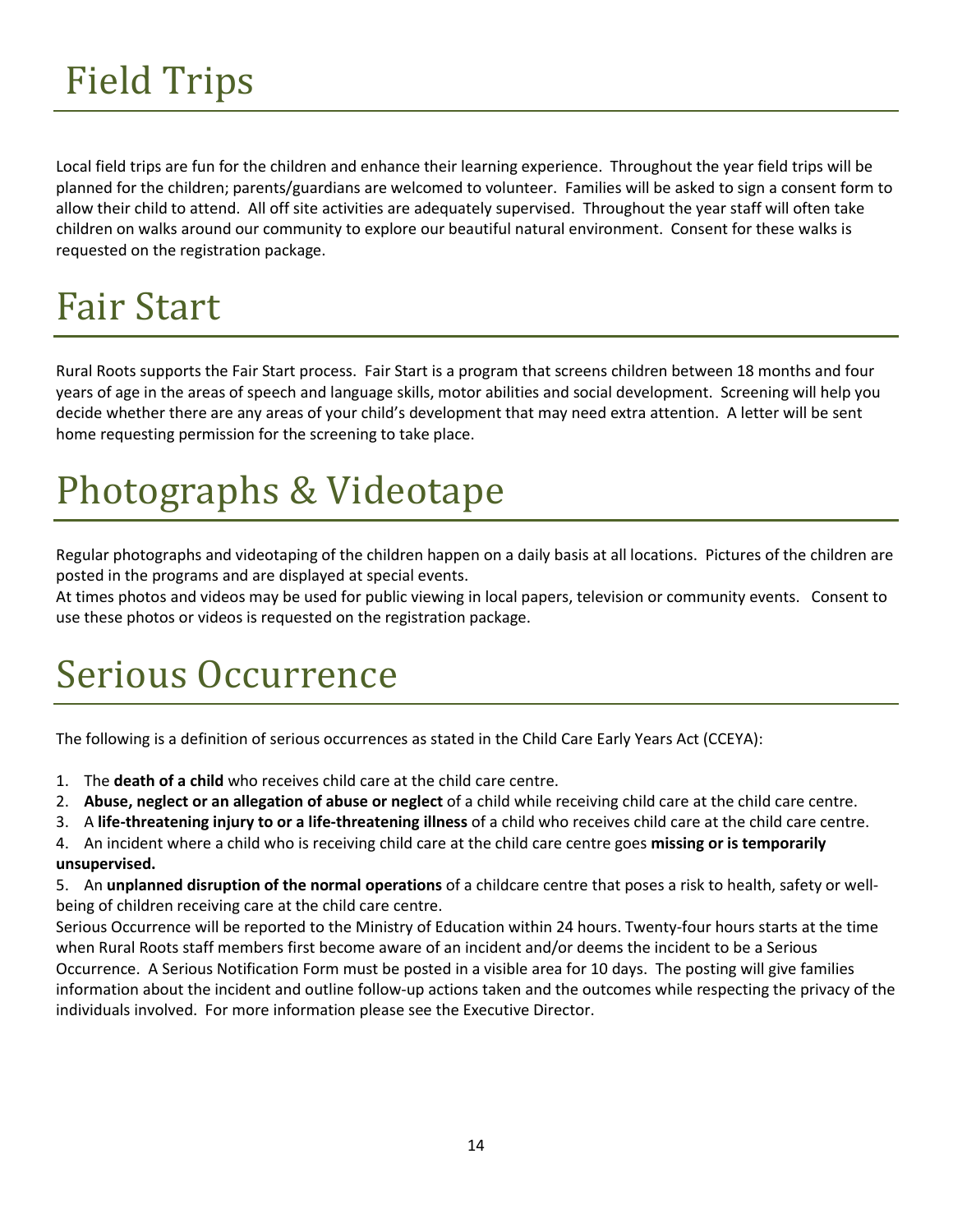# <span id="page-15-0"></span>Injuries and Accidents

First-Aid kits and manuals are available at each location and are brought outdoors during playtimes. In the event of an accident, every effort will be made to contact the parent/guardian. If the parent/guardian cannot be reached, the emergency contact person listed on the registration package will be contacted. The staff will perform first-aid and seek medical attention if necessary. A child needing emergency medical care will be taken to the hospital via ambulance or taxi. A staff member will accompany the child. An accident report form is completed for accidents or injuries. This form describes the nature and details of the accidents or injuries. Families will be asked to sign the form as acknowledgement of having been informed about the incident and a copy will be provided. If an accident/injury requires medical treatment it is deemed to be a Serious Occurrence and will be reported to the Ministry of Education.

# Fire Drills, Emergency & Threat Response Procedures

Fire and Emergency procedures are posted in all program. Fire drills are practiced monthly.

Threat response procedures are initiated when a high risk incident involving weapons, hazardous chemical spill, severe weather warnings, intruders etc. occur on the property or there are circumstances in the vicinity of Rural Roots Children's Centre locations that could endanger the lives and/or safety of the children and/or staff.

Three threat response procedures have been introduced:

Shelter in Place will be initiated in the event of a possible environmental danger in the neighbourhood. Some of these dangers can include a chemical spill in the area, smoke or fire in the vicinity or extreme weather conditions. Hold and Secure will be initiated when the threat is proximate to, but not inside of the building. It poses no immediate danger to children or staff unless they leave the building. Some examples can include police activity on the grounds, a crime in progress and police are searching for an offender in the neighbourhood.

Lockdown is initiated when danger is present in the school site and the safety of children and staff is threatened. An example of this can include an attacker in the building or on the property or grounds.

In order for all children and staff to become familiar with expectations during a threat to safety at the Centre we will practice threat response procedures throughout the year. During the drills signs will be posted on entrance doors and doors may be locked. Two lockdown drills will be practiced each year.

### Evacuation Locations

Rural Roots Children's Centre – Nor'wester View Site evacuation location is South Neebing Community Centre 1841 Mountain Rd. (475-4622)

Before and After School Program – Holy Family School site evacuation location is Holy Family Church 2055 Rosslyn Rd. (473-9722)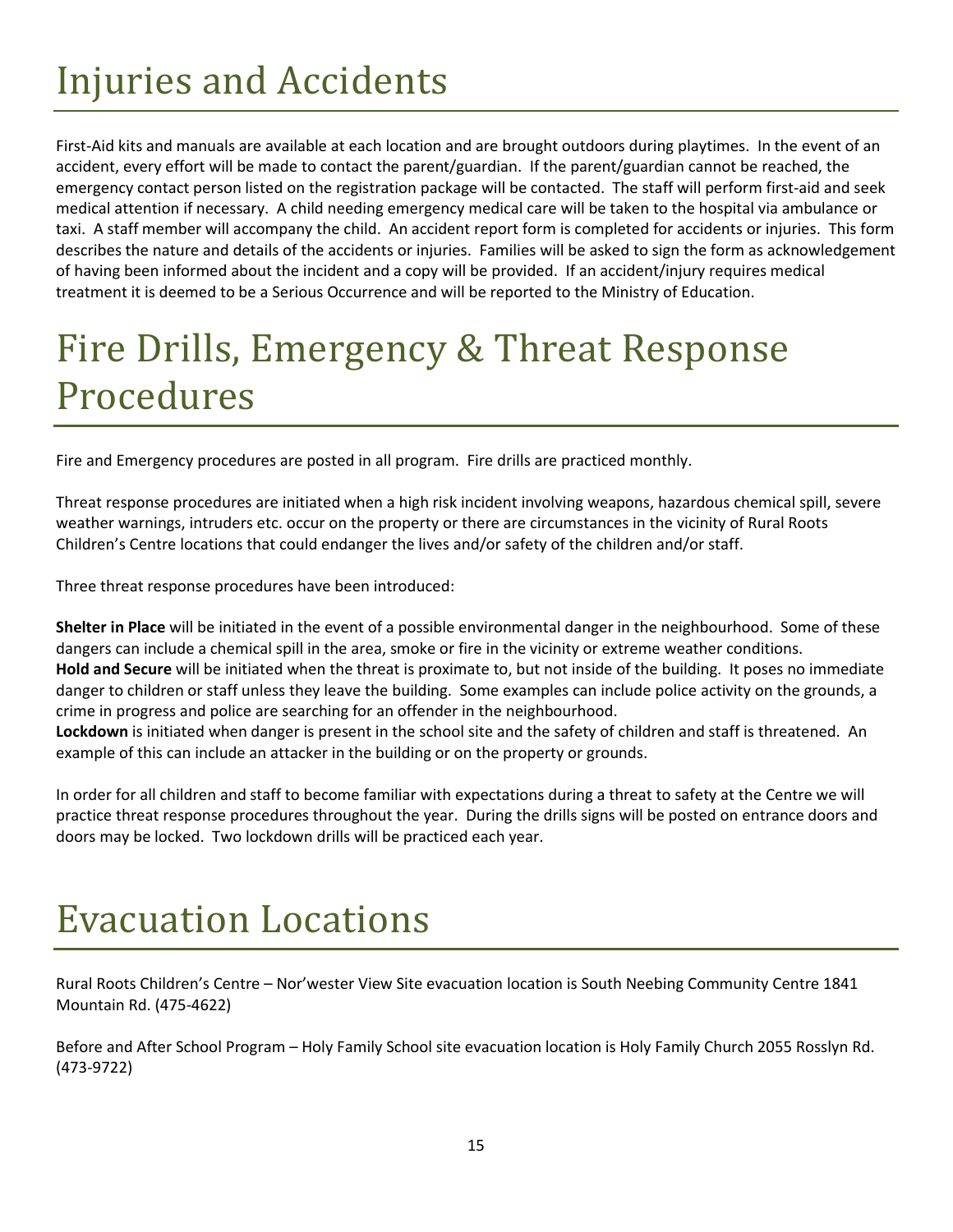#### Purpose

The purpose of having a conflict resolution policy is to establish lines of communication.

Parents/families have the opportunity to express their concerns and complaints to staff without fear of retribution. The parent's concerns are important and are a natural step in providing an inclusive environment which meets the needs of children and families. Building and maintaining positive relationships with parents is valued at our centre.

This policy is to support open communication between staff and parents. Communication is essential in preventing and resolving conflict. Parents and staff who openly communicate with one another regarding the care of their child(ren) can potentially avoid dissatisfaction with services.

Families are composed of individuals who are competent and capable, curious, and rich in experience. Families love their children and want the best for them. Families are experts on their children. They are the first and most powerful influence on children's learning, development, health, and well-being. Families bring diverse social, cultural, and linguistic perspectives. Families should feel that they belong, are valuable contributors to their children's learning, and deserve to be engaged in a meaningful way. (HDLH)

Fostering good relationships with children and their families is the single most important priority for educators in early years programs. The ability to establish constructive relationships with children and families is a requirement for Registered Early Childhood Educators in Ontario, as set out in the College of Early Childhood Educators Code of Ethics and Standards of Practice. (CECE 2011)

#### Procedure

All concerns will be addressed in a professional manner and kept confidential, documented and filed.

- 1. If the parent/family has an issue or concern, they should discuss the matter directly with the staff involved immediately. Issues should be resolved within 3 days of the complaint.
- 2. If the parent/family is not satisfied with the outcome, then the matter should be directed to the Executive Director/Designate. At that time a formal meeting time will be arranged to include staff and parent/family within 3 days.
- 3. An investigation of the facts may be needed to seek further clarification, which may or may not involve an outside agency, i.e. Dilico, CAS, Ministry of Education etc.
- 4. Meeting times will be arranged to accommodate the family.
- 5. Notes will be taken to ensure clarity and direction to resolve the conflict.
- 6. Once the issue or concern has been dealt with appropriately and the parent/family feels satisfied with the outcome, the matter will be seen as resolved and closed.
- 7. If the parent/family is not satisfied with the matter it will be brought forward to the Board of Directors.
- 8. Further meetings may be required before the conflict is determined to be resolved to everyone's satisfaction.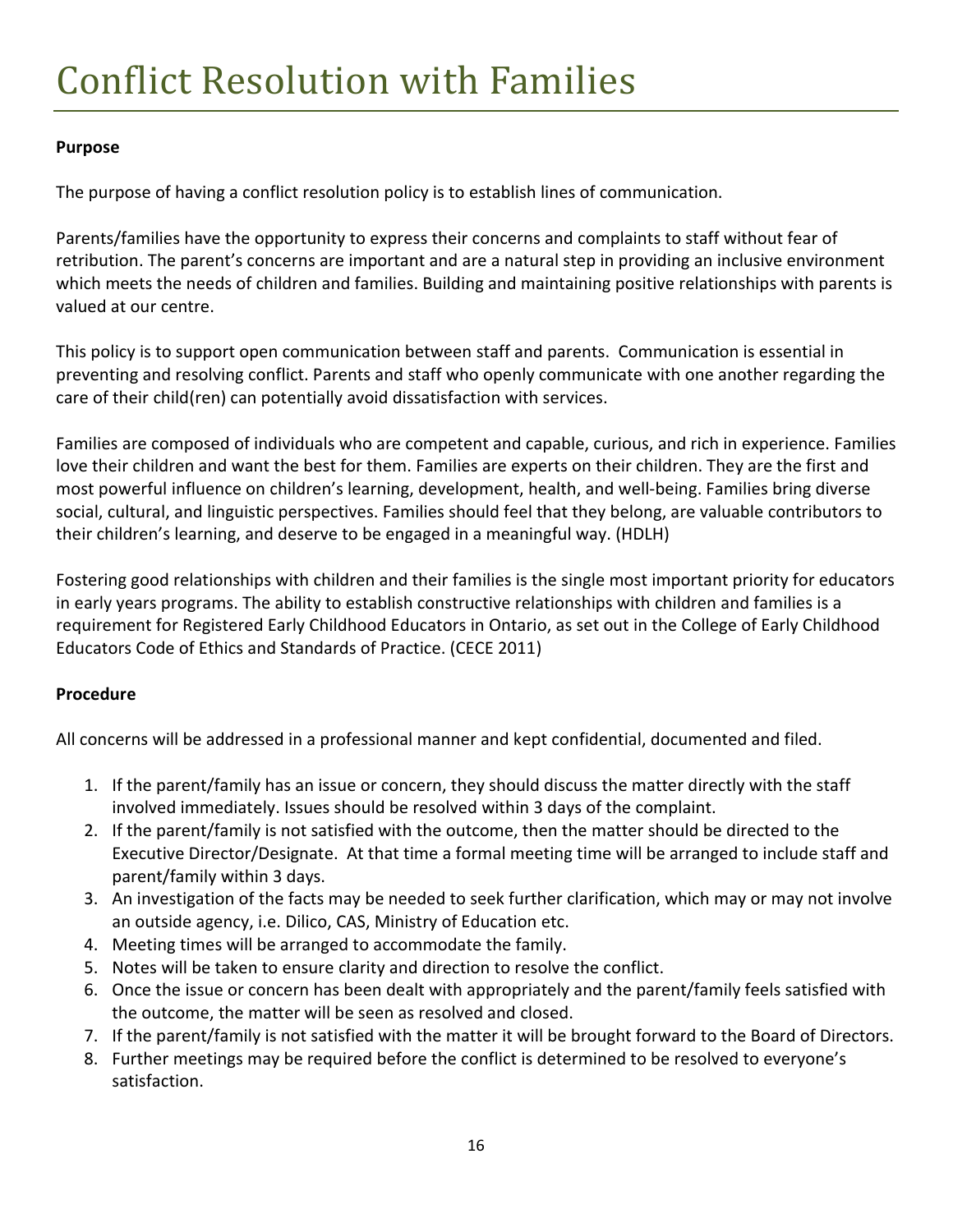# Illness Policy

Although some illness is inevitable in group care, efforts are made to minimize this by practicing good hygiene, disinfecting toys regularly and making daily health checks. All children in attendance must be able to participate in all areas of the program, including outdoor play.

Rural Roots follows exclusion guidelines for communicable infection/disease as set out by the Thunder Bay District Health Unit.

Children with the following symptoms should be sent home and may need to be examined by a health care provider prior to returning to the centre:

| Unusual Behaviour           | If illness prevents participation in normal activities.                                            |  |  |
|-----------------------------|----------------------------------------------------------------------------------------------------|--|--|
|                             | If child looks or acts differently, is unusually tired, difficult to wake, irritable, inconsolable |  |  |
|                             | crying, pale, confused, or lacking appetite.                                                       |  |  |
| <b>Respiratory Symptoms</b> | If breathing is difficult or rapid; severe cough.                                                  |  |  |
|                             | If child makes a high-pitched croupy or whooping sound after coughing or if child is unable to     |  |  |
|                             | lie comfortably due to continuous cough.                                                           |  |  |
| Vomiting                    | If two or more episodes of vomiting within 24 hour period.                                         |  |  |
|                             | Child must be symptom free for 48 hours before returning to Centre.                                |  |  |
| Diarrhea                    | If two or more abnormally loose stools within a 24 hour period.                                    |  |  |
|                             | Observe child for other symptoms such as fever, abdominal pain or vomiting.                        |  |  |
|                             | Child must be symptom free for 48 hours before returning to Centre.                                |  |  |
| Fever                       | If axillary (e.g. under the armpit) temperature reaches 38C or higher.                             |  |  |
|                             | This high temperature is a concern especially if accompanied by other symptoms such                |  |  |
|                             | as vomiting, sore throat, diarrhea, headache, stiff neck, rash, or change in behaviour.            |  |  |
| Eye/Nose Drainage           | If thick mucus or pus is draining from the eye or nose.                                            |  |  |
| <b>Itching</b>              | If child experiences persistent itching/scratching of body or scalp.                               |  |  |
| Rashes                      | If child has sores with crusty, yellow or green drainage which cannot be covered by clothing or    |  |  |
|                             | bandages.                                                                                          |  |  |
|                             | Children who have a rash but no fever or change in behaviour can continue in school                |  |  |
|                             | or daycare, although they may need to be seen by a physician.                                      |  |  |
| <b>Unusual Colour</b>       | Some of the changes you may notice could be:                                                       |  |  |
|                             | eyes or skin are yellow (jaundice).                                                                |  |  |
|                             | urine is dark or tea coloured.                                                                     |  |  |
|                             | stool is grey or white.                                                                            |  |  |

Fact sheets are posted in the centre when there is confirmation of a communicable disease (e.g. chicken pox). Head lice is not considered a communicable disease. Head lice can be transmitted through head to head contact with an infected person or through contact with personal objects (e.g., combs, hats, etc.). In order to minimize the spread of head lice in the child care centre, children who are found to have head lice will be sent home for treatment and will not be allowed to return until they are nit free.

Please ensure you have back-up plans to accommodate any such spontaneous child care needs. The child will be removed from the program to protect the health of others. They will be placed in isolation under the supervision of a staff until a family member arrives (if staffing allows).

Rural Roots is not able to care for children who may become ill while attending school.

A complete list of communicable illness and procedures are available upon request.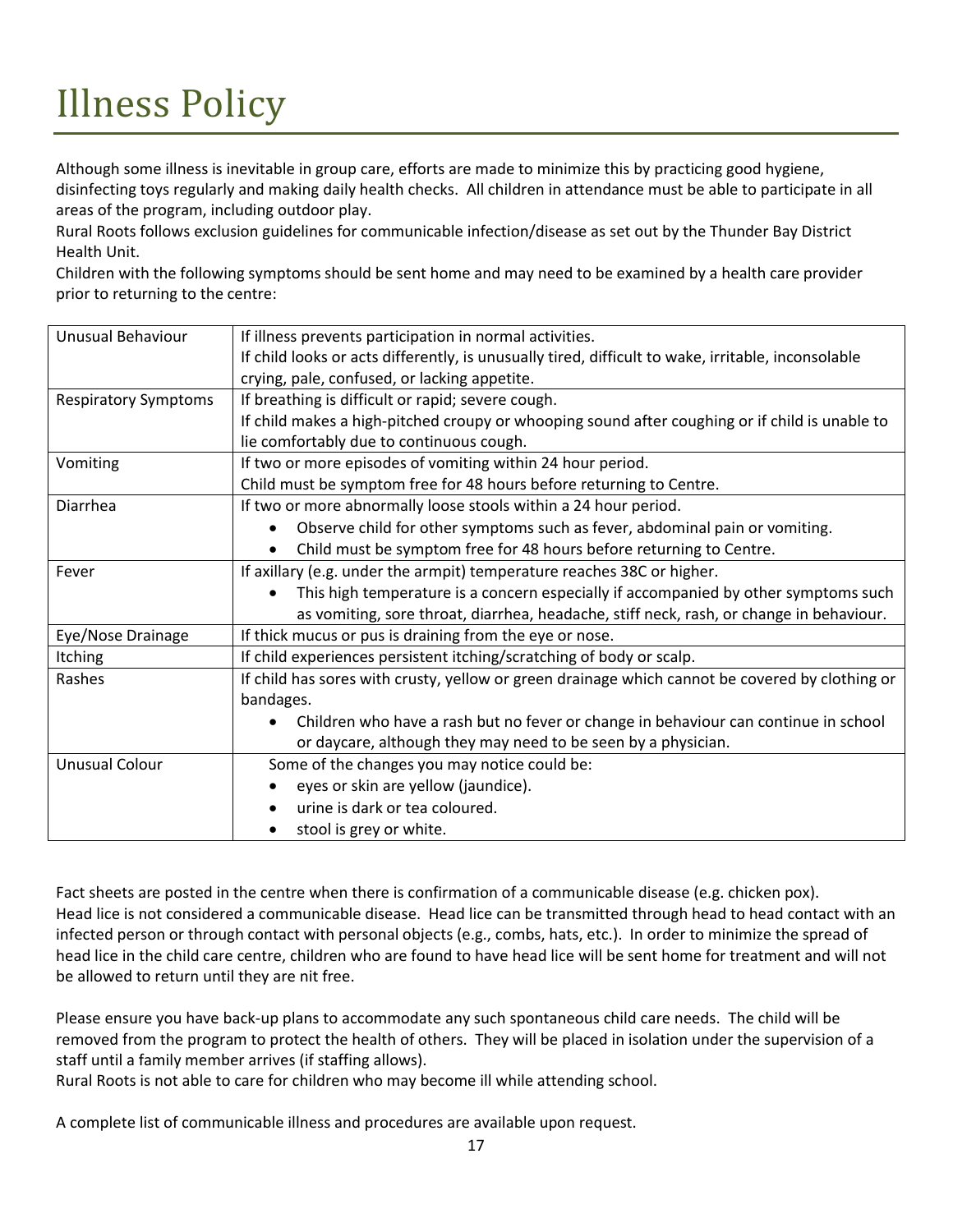# Immunization

Under the Child Care Early Years Act, all children attending a licensed child care must be immunized according to the recommended immunization schedule for their age. Proof must be provided prior to your child's first day.

If an Exemption for a vaccine(s) is required for medical, religious or conscientious reasons of if you have any question The Thunder Bay District Health Unit at (807) 625-8346, (807)625-8810 or toll free 1-888-294-6630.

Failure to comply with this may result in your child(ren) being suspended until the immunization record is submitted or completed and submitted to the Thunder Bay District Health Unit.

# Administration of Medication

Families are encouraged to give their child medication at home whenever possible. In accordance with the Child Care Early Years Act, Rural Roots is able to administer prescribed and non-prescribed medication. Medication needs to be in the original container and labelled with the child's full name. Parents/guardians will be required to fill out a medical dispensing form indicating type of medication, reason, dosage and time to be given. Medications will be stored in locked storage boxes in the kitchen either in the refrigerator or designated cupboard, as required. EPI-PENS, asthma and emergency medication will be kept in programs, out of the reach of children.

# <span id="page-18-0"></span>Prohibited Practices

Rural Roots Children's Centre forbids corporal punishment and other harmful disciplinary practices to protect the emotional and physical well-being of children. These practices are never permitted.

- Corporal punishment
- Physical restraint of the child, such as confining the child to a high chair, car seat, stroller or other device for the purposed of discipline or in lieu of supervision, unless the physical restraint is for the purpose of preventing a child from hurting himself, herself or someone else, and is used only as a last resort and only until the risk of injury is no longer imminent;
- Locking the exits of the child care centre premises for the purpose of confining the child, or confining the child in an area or room without adult supervision, unless confinement occurs during an emergency and is required as part of the licensee's emergency management policies and procedures;
- Use of harsh or degrading measures or threat or use of derogatory language directed at or used in the presence of a child that would humiliate, shame or frighten the child or undermine his or her selfrespect, dignity or self-worth;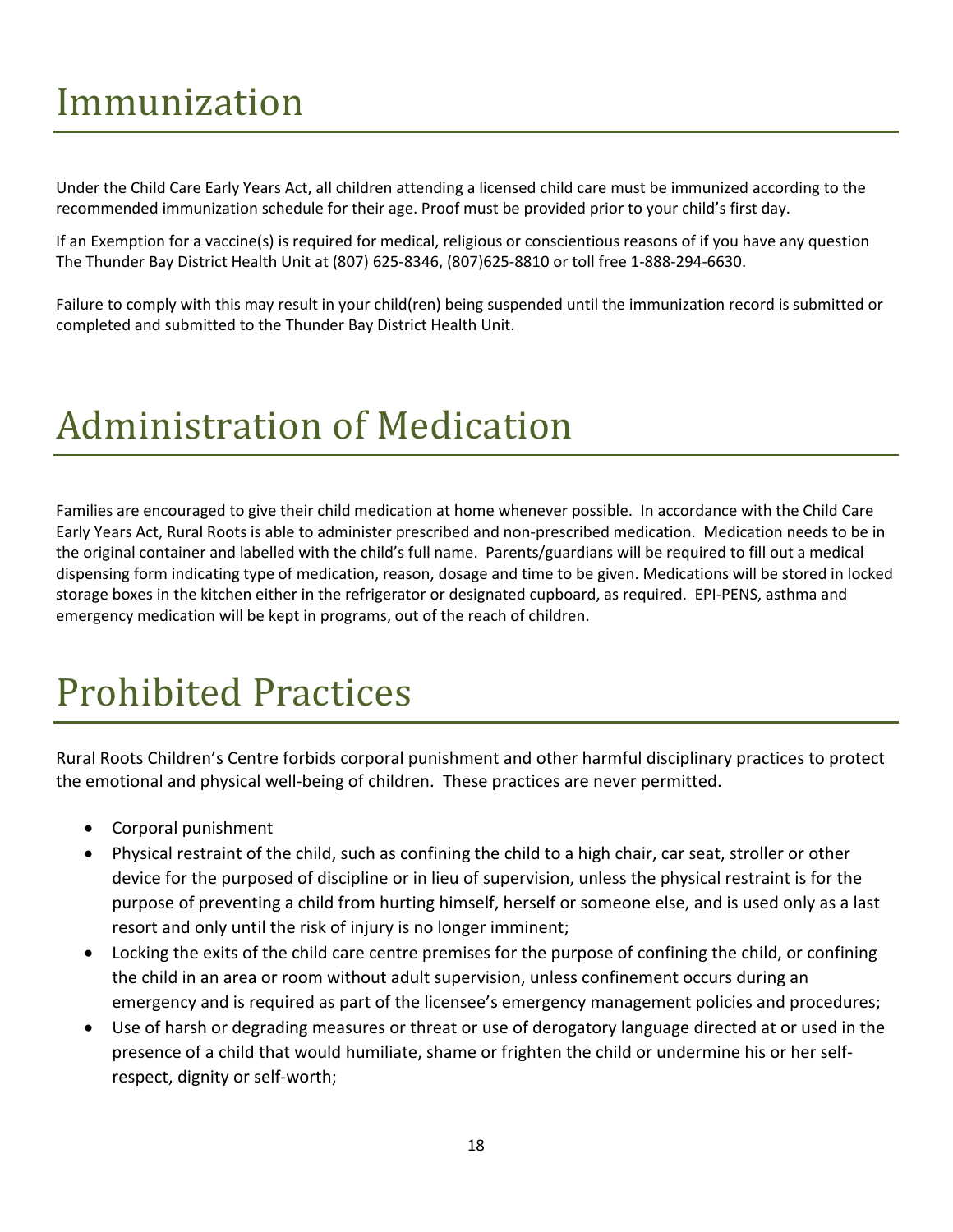- Depriving the child of basic needs including food, drink, shelter, sleep, toilet use, clothing or bedding; or
- Inflicting any bodily harm on children including making children eat or drink against their will.

Young children benefit from an affirming approach that encourages positive interactions with other children and with adults, rather from a negative or punitive approach to managing unwanted behaviour. Research from diverse fields of study show that children who attend programs where they experience warm, supportive relationships are happier, less anxious and more motivated to learn than those who do not. Experiencing positive relationships in early childhood also has significant long term impacts on physical and mental health, and success in school and beyond.

## <span id="page-19-0"></span>Payment and Financial Policies

Invoices for childcare are provided for the periods from September to December and from January to June. July, August and March break will be billed separately.

Upon receipt of your invoices, we ask that you submit post-dated cheques dated for the first business Monday of the month. Interac e-transfer is also available as a payment option; due on the first business Monday of each month as well. You will be emailed necessary information for this option. There will be a charge of \$20.00 on all NSF cheques payable prior to the following month's payment.

Cheques must mailed or dropped off at the Nor'wester View location and be hand delivered to Executive Director, Accounting Clerk or placed in the locked box located directly outside the office.

In the event your account is past due by 30 days, we reserve the right to send a letter stating that childcare services will be terminated immediately. Childcare services may be reinstated, depending on space availability, once payment has been received or a written payment plan has been agreed upon.

Rural Roots is a non-profit Centre and therefore all fees charged to families are used to cover the costs incurred in the program. Fees are set by the Board of Directors and reviewed semi-annually. From time to time you may be asked for assistance in keeping these costs down. For example, we accept donations of items such as recyclables for arts/crafts or toys/equipment you no longer use.

#### Monthly receipts should be retained for income tax purposes

# <span id="page-19-1"></span>Schedule

Families must commit to a full-time or part time schedule. Full – time is Monday to Friday. Part-time is considered to be set days with a minimum of 2 days per week. Every effort will be made to match families that have complimentary schedules. For example, a family with a Monday, Tuesday, Friday schedule matched with a Wednesday and Thursday schedule to try to ensure maximum use of space.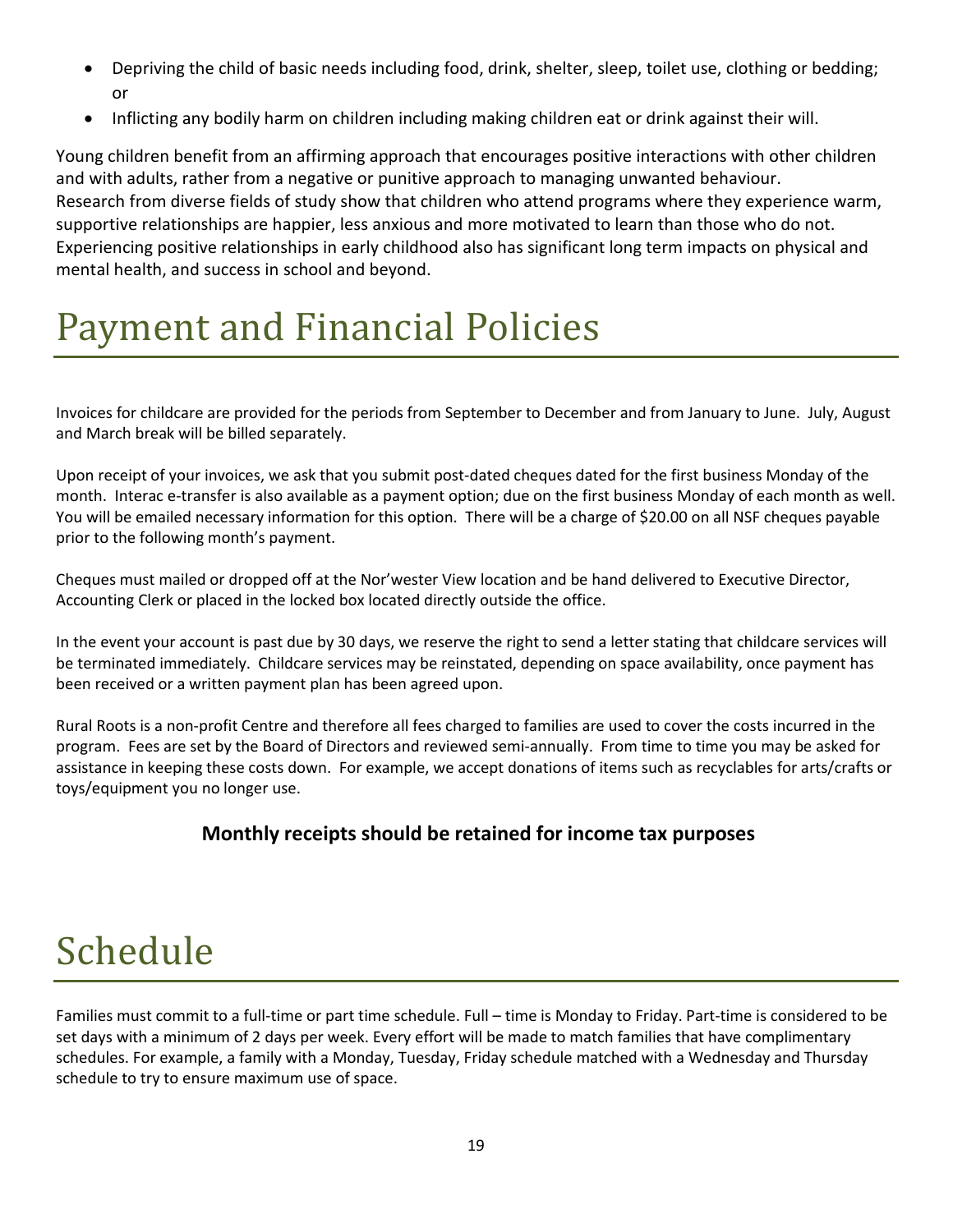# <span id="page-20-0"></span>Late Pickup Policy

Parents/guardians must make every effort to contact the center in the event of a late pick up. All persons picking up are required to arrive to pick up no later than 5:55 p.m. to allow time to leave the centre by our closing time of 6:00 p.m. Please remember that a late fee of \$25 is applied to you if you are picking up your child over your designated hours. i.e. your drop off is 8:00 and your pick up time is 4:55(Full day under 9 hours) and you arrive at 5:00: from 4:56-5:14 \$25; 5:15-5:30= \$25, etc. Any pick up after 6:00 p.m. is considered late and a fee of \$25 will be charged for every 15 minutes past 6:00 p.m. i.e. 6:01-6:15 \$25; 6:16-6:30 \$25, etc. (late fees will not be covered by subsidy agreements). If the child is not picked up by 6:00 p.m. staff will attempt to reach parent/guardian by calling all numbers listed on file. By 6:30 p.m. if no contact has been made with any persons listed on file, Children's Aid Society or Dilico Anishinabek Family Care will be contacted. Frequent late pickups will require a meeting with the Executive Director and may result in the termination of child care services.

# <span id="page-20-1"></span>Absences and Vacation

As of March 26, 2017, the Board of Directors made some changes to the Absences/Vacation Policy. (Revised 09/ 08/17)

Families that use our program full-time, Monday to Friday, you will receive 10 vacation days per child per school year (September- June). Part- time families will receive 5 vacation days per child per school year. One month notice in writing is required for fees to be waved. Vacation days will be pro-rated based on start date. Subsidized families will follow the Thunder Bay District Social Services Administration Boards absent allotment days.

Please notify the Centre/program if your child is away due to illness etc. If your child is ill/absent for 5 consecutive days or less, fees are non-refundable/transferable. If your child is absent for more than 5 consecutive days and a Doctor's note is provided for the absent days, fees will be partially reimbursed.

Invoices will be adjusted or credits will be given for absences or vacation days with 1 month's written notification.

# March Break/Summer

A survey will be sent out in January for parents to fill out if they need care during March break. Summer and fall surveys will go out in March. For March break and summer options families have the option to decline childcare or choose days for children to attend.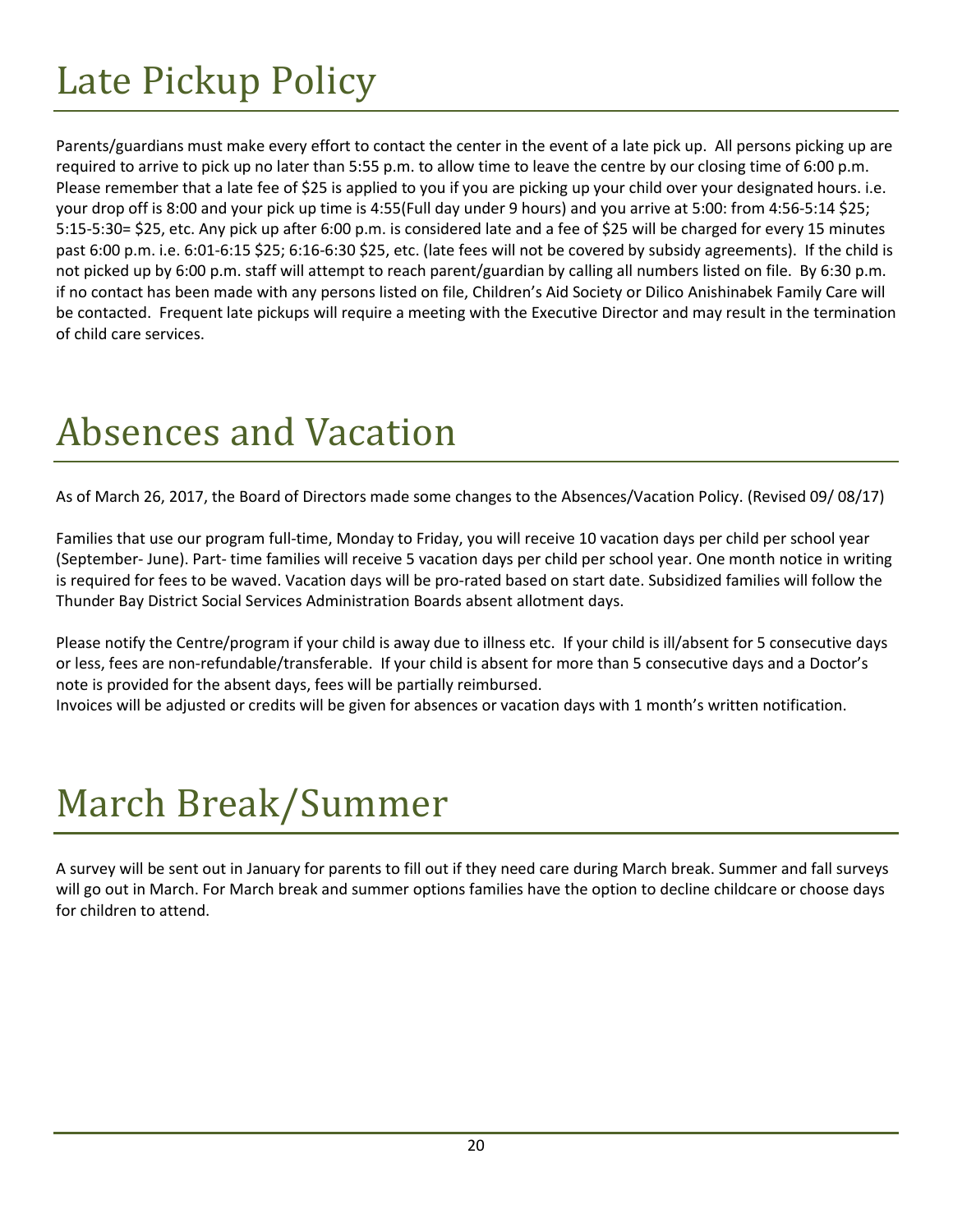# Snow/Emergency Closure

In the event that Nor'wester View or Holy Family School is closed due to snow/weather conditions or an emergency situation Rural Roots will also be closed. Closures will also be announced on the radio. Families will be credited for that day. If there is a mid-day closure, Rural Roots will close. Families will be notified to come pickup their child(ren) as soon as possible. After school children scheduled for that day will come to Rural Roots (Nor'wester View location) and will need to be picked up as well. Please ensure the school is aware of your emergency arrangements. Parents/guardians will not be credited for mid-day closures

# <span id="page-21-1"></span>School-Age Site –Nor'wester View and Holy Family School Site

In order to ensure the safe arrival of all children, it is extremely important that in the event that your child(ren) will be absent on their scheduled day due to illness, extracurricular activities etc. that the program is contacted.

If a child does not arrive on a scheduled day families will be called.

#### Nor'wester View School site 475-7644

Holy Family School Site – 620-4048 and leave voicemail message.

Although we work alongside School Boards we are separate organizations and therefore require direct communication from families.

# <span id="page-21-2"></span>School-Aged Children

Children who have been sent home from school for reasons of illness, behaviours, etc. are not permitted to attend our After School Programs.

# <span id="page-21-3"></span>Social Media Policy

Rural Roots Children's Centre parents/families that maintain personal social media pages i.e. Facebook, LinkedIn, Twitter etc. are expected to comply with the guidelines set out within this policy. Posts involving the following will not be tolerated and will subject the individual to discipline.

- Any private/confidential organizational information
- Discriminatory statement regarding staff, parents/families and children.
- Defamatory statements regarding staff, parents/families and children.
- <span id="page-21-0"></span>No photographs of children that attend Rural Roots, other than your own will be posted.
- No photographs of staff will be posted.